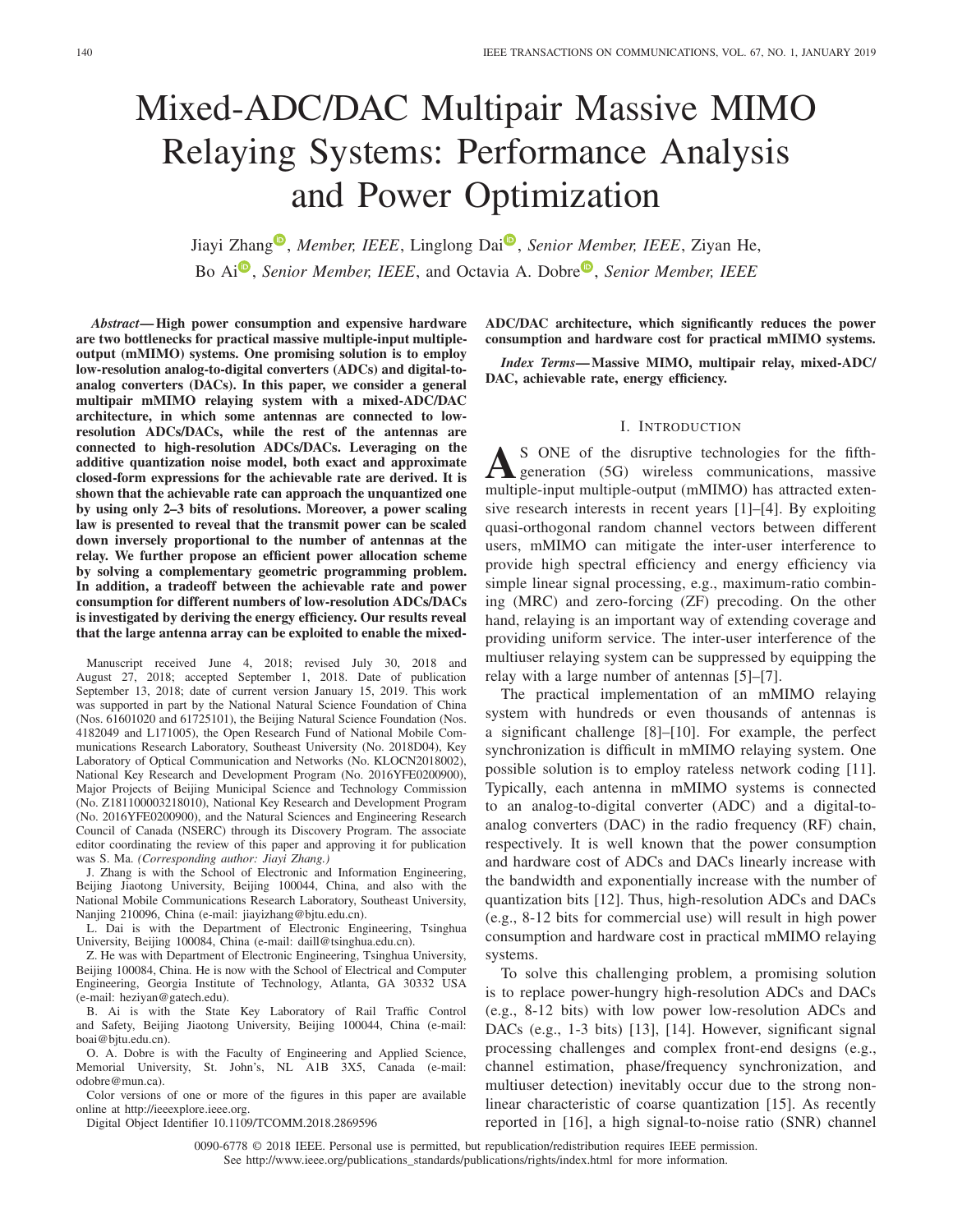estimation error floor exists due to the one-bit quantization. Furthermore, Liang and Zhang [17] proposed a mixed-ADC architecture, where only a small fraction of ADCs are highresolution, to facilitate the aforementioned signal processing and the establishment of front-end designs. For example, the CSI for each antenna can be obtained by using the high-resolution ADCs in a round-robin manner, which has been clearly explained in [17]. Moreover, the mixed-ADC architecture is economically beneficial and easier to implement compared with architectures with uniform converter resolution, as it adds some antennas with low-resolution ADCs to the existing high-resolution conventional MIMO system [18].

#### *A. Related Works*

Most of recent works focused on the single-hop mMIMO system with a mixed-ADC architecture. For instance, the mutual information of mixed-ADC mMIMO systems has been investigated in [17] and [19], which reveals that the mixed-ADC architecture is able to approach the ideal channel capacity of unquantized systems over both frequency-flat [17] and frequency-selective fading channels [19]. In addition, the achievable rate performance of multi-user mMIMO systems with a mixed-ADC architecture is comparable for Rayleigh [20] and Rician fading channels [21]. This architecture can achieve a better energy-rate trade-off compared with the ideal infinite-resolution and low-resolution ADC architectures. By applying probabilistic Bayesian inference, a family of detectors for mixed-ADC mMIMO systems was developed in [22]. It proves that the available high-resolution ADCs are practically essential since they can effectively eliminate the error floor of a relaxed Bayesian detector. Given the energy constraint at the base station (BS), the sum achievable rate has been maximized in [23], which shows that the optimal rate can be obtained by using only onebit ADCs in most realistic scenarios. Moreover, Xu *et al.* [24] considered the downlink mMIMO with both mixed-resolution DACs at the BS and mixed-resolution ADCs at the user side. These important contributions have shown that the power consumption and hardware cost of the single-hop mMIMO system with a mixed-ADC architecture can be considerably reduced while keeping most of the gains in the achievable rate.

In contrast to single-hop systems, very little attention has been paid to the two-hop mMIMO relaying system with both mixed-resolution ADCs and mixed-resolution DACs. Very recently, Kong *et al.* [25], Dong *et al.* [26], Liu *et al.* [27], Kong *et al.* [28], and Jia *et al.* [29] investigated the performance of a multipair mMIMO relaying system with lowresolution ADCs and DACs at the relay. The achievable rate of such a system is limited by using very coarse quantization (e.g., one-bit). In this paper, we consider a more general architecture, where ADCs and DACs with arbitrary resolution profile are employed at the relay to achieve a possibly higher rate.

#### *B. Contributions*

In this paper, we focus on a general two-hop *mixed-ADC/DAC mMIMO relaying system, where some antennas* *are connected to low-resolution ADCs/DACs, while the rest of the antennas are connected to high-resolution ADCs/DACs*. This study aims to analyze the performance analysis of the multipair mMIMO relaying system with arbitrary quantization noise, which is in contrast to the previous study [25] that employs only one-bit ADCs and DACs. We demonstrate that the achievable rate of the considered system can approach that of the ideal unquantized system. The main contributions of this paper are summarized as follows:

- Leveraging on AQNM, we present a unified framework to derive the exact closed-form expressions for the achievable rate of mixed-ADC/DAC mMIMO systems. Compared with the Bussgang theorem used in [25], the AQNM can offer analytical tractability for multi-bit ADCs and DACs. Furthermore, approximate achievable rate expressions are derived by using asymptotic arguments. These results can provide insights into the effects of the number of relay antennas, user transmit power, quantization bits, and the fraction of high-resolution quantizers on the achievable rate, respectively.
- The power-scaling law of the mixed-ADC/DAC architecture is investigated for power saving in the data transmission phase of the relay. Our results reveal that when the number of relay antennas,  $M$ , gets asymptotically large, the transmit power of each antenna can be scaled down by 1/M without any rate loss for the considered system. Moreover, the achievable rate gap between the mixed-ADC/DAC relay system and the unquantized system is a constant in the low power regime.
- In order to compensate for the rate degradation caused by the coarse quantization, a low-complexity power allocation algorithm is proposed for the considered system. The power allocation problem can be solved by transforming it into a sequence of geometric programming (GP) problems.
- Finally, using a generic power consumption model, we study the effects of the fraction of high-resolution ADCs and quantization bits on energy efficiency. In order to maximize energy efficiency, the optimal number of quantization bits is derived through numerical computations. Furthermore, our analysis proves that the considered system can significantly reduce power consumption and hardware cost while maintaining considerable performance.

# *C. Outline*

The remaining parts of the paper are structured as follows. The mixed-ADC/DAC multipair mMIMO relaying system model is briefly introduced in Section II. Both exact and asymptotic achievable rate expressions are derived in Section III. Moreover, the power-scaling laws for the considered system is presented in Section III. In Section V, a simple power allocation scheme is proposed to compensate for the rate loss. Furthermore, numerical results are provided in Section V to illustrate the effect of various system parameters on the achievable rate and energy efficiency. Finally, key findings are concluded in Section VI. Most of the mathematical proofs are given in Appendices A and B.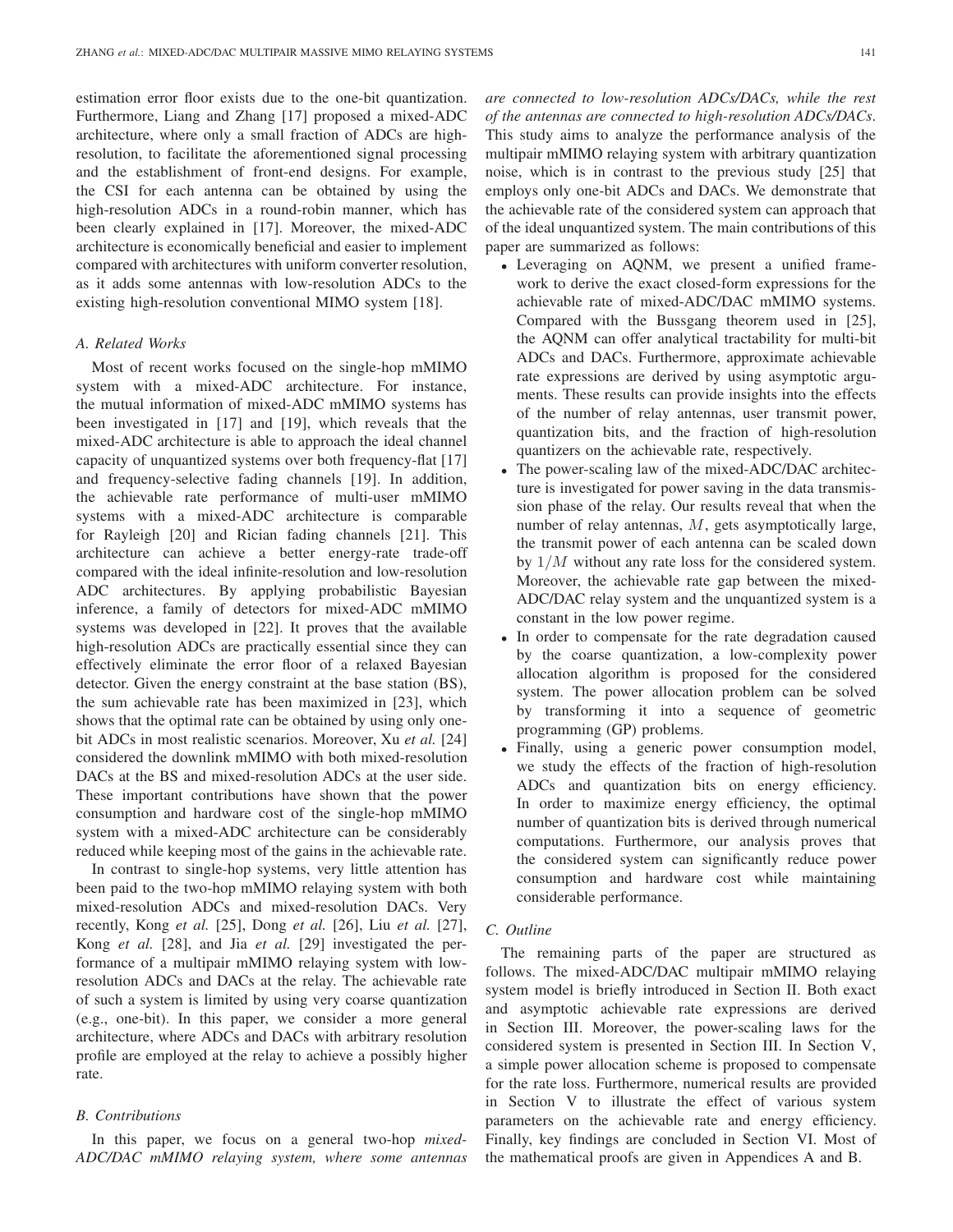## *D. Notations*

In this paper, **x** and **X** in bold typeface are used to represent vectors and matrices, respectively, while scalars are presented in normal typeface, such as x. We use  $X<sup>T</sup>$  and  $X<sup>H</sup>$  to represent the transpose and conjugate transpose of a matrix **X**, respectively.  $\mathbf{I}_N$  stands for an  $N \times N$  identity matrix, and  $||\mathbf{X}||_F$ <br>denotes the Erobenius norm of a matrix **X**. Furthermore denotes the Frobenius norm of a matrix **X**. Furthermore, <sup>E</sup>{·} denotes the expectation operator, and **<sup>x</sup>** ∼ CN (**m**, σ<sup>2</sup>**I**) represents a circularly symmetric complex Gaussian stochastic vector with mean vector **m** and covariance matrix  $\sigma^2$ **I**. Finally, diag (**X**) denotes a diagonal matrix by keeping only the diagonal elements of matrix **X**.

## II. SYSTEM MODEL

Let us consider a multipair relaying system with  $K$  singleantenna user pairs, denoted as  $S_k$  and  $D_k$ ,  $k = 1, \ldots, K$ , applying the relay to exchange information with each other. We assume that the direct links between  $S_k$  and  $D_k$  do not exist because of large obstacles or severe shadowing. The large-scale relay is equipped with  $M$  pairs of antennas, namely receive antennas and transmit antennas, with mixed-resolution ADCs and DACs. In the mixed-ADC/DAC architecture, only  $M_0$  pairs of costly high-resolution ADCs and DACs are connected to  $M_0$  relay antennas, while the remaining  $M_1$  $(= M - M_0)$  pairs of less expensive low-resolution ADCs and DACs are connected to  $M_1$  relay antennas. Furthermore, we use  $\kappa \stackrel{\Delta}{=} M_0/M$   $(0 \le \kappa \le 1)$  to denote the fraction of high-resolution ADCs and DACs in the mixed architecture. The low-resolution ADCs bring about severe quantization errors for data reception and the low-resolution DACs lead to obvious signal distortion for data transmission. Therefore, the correlation of the quantization noise is taken into account for the multipair mMIMO relaying system. Furthermore, we assume that the relay operates in half-duplex mode, so it cannot receive and transmit signals simultaneously. Hence, information transmission from  $S_k$  to  $D_k$  is completed in two time slots. In the first time slot, the  $K$  users in the source set  $S_k$  transmit  $\mathbf{x}_S \in \mathbb{C}^{K \times 1}$  data to the relay independently, and in the next time slot the relay transmits the correlatedquantized signals  $\tilde{\mathbf{x}}_R \in \mathbb{C}^{M \times 1}$  to K users in the destination set  $D_k$ . The received signal **y**<sub>R</sub> ∈  $\mathbb{C}^{M \times 1}$  at the relay and the received signal  $\mathbf{y}_D \in \mathbb{C}^{K \times 1}$  can be respectively given by

$$
\mathbf{y}_{R} = \mathbf{G}_{SR} \mathbf{P}_{S}^{1/2} \mathbf{x}_{S} + \mathbf{n}_{R},\tag{1}
$$

$$
\mathbf{y}_D = \gamma \mathbf{G}_{RD}^T \tilde{\mathbf{x}}_R + \mathbf{n}_D, \tag{2}
$$

where  $\gamma$  is the normalization factor in order to make the total power at the relay constrained to  $p_R$ , i.e.,  $\mathbb{E}\left\{\left\|\gamma \tilde{\mathbf{x}}_R\right\|^2\right\} = p_R$ .<br>Moreover, **P** is a disconsinguistive representing the transmit Moreover,  $P<sub>S</sub>$  is a diagonal matrix representing the transmit power of the  $K$  source users and its  $k$ th element is given by  $[\mathbf{P}_S]_{kk} = p_{S,k}$ ,  $\mathbf{n}_R \sim \mathcal{CN}(\mathbf{0}, \mathbf{I}_M)$ ,  $\mathbf{n}_D \sim \mathcal{CN}(\mathbf{0}, \mathbf{I}_K)$  denote the additive white Gaussian noise (AWGN) matrix with the additive white Gaussian noise (AWGN) matrix with independently and identically distributed (i.i.d.) components following the distribution  $\mathcal{CN}(0,1)$ . We further follow the general assumption that the transmit signal vector  $\mathbf{x}_s$  is Gaussian distributed. The matrices  $\mathbf{G}_{SR}$  $\mathbf{g}_{\text{SR},1}, \dots, \mathbf{g}_{\text{SR},K}$  and  $\mathbf{G}_{\text{RD}}^T =$  $\mathbf{g}_{\text{RD},1},\ldots,\mathbf{g}_{\text{RD},K}$ 

refer to the Rayleigh fading channels from the  $K$  sources to the relay with  $\mathbf{g}_{\text{SR},k} \sim \mathcal{CN}(\mathbf{0}, \beta_{\text{SR},k} \mathbf{I}_M)$  and the channels from the relay to the  $K$  destinations with  $\mathbf{g}_{\text{RD},k} \sim \mathcal{CN}(\mathbf{0}, \beta_{\text{RD},k} \mathbf{I}_M)$ , respectively. The terms  $\beta_{\text{SR},k}$ and  $\beta_{\text{RD},k}$  stand for the large-scale fading and are assumed to be known at the relay.

Furthermore, we define  $\mathbf{G}_{\text{SR0}}$  as the  $M_0 \times K$  channel matrix from the  $K$  sources to the  $M_0$  relay antennas connected with high-resolution ADCs, and  $\mathbf{G}_{\text{SR1}}$  as the  $M_1 \times K$  channel matrix from the  $K$  sources to the remained  $M_1$  relay antennas connected with low-resolution ADCs. Therefore, we have

$$
\mathbf{G}_{\text{SR}} = \begin{bmatrix} \mathbf{G}_{\text{SR0}} \\ \mathbf{G}_{\text{SR1}} \end{bmatrix} . \tag{3}
$$

Similarly, we can also define  $G_{\text{RDO}}^T$  as the  $K \times M_0$  channel<br>matrix from the M<sub>c</sub> relay transmit antennas connected with matrix from the  $M_0$  relay transmit antennas connected with high-resolution DACs to the K destinations, and  $\mathbf{G}_{\text{RD1}}^T$  as the  $M_i \times K$  channel matrix from the  $M_i$  relay transmit antennas  $M_1 \times K$  channel matrix from the  $M_1$  relay transmit antennas connected with low-resolution DACs to the K destinations. Then, G<sub>RD</sub> can be expressed as

$$
\mathbf{G}_{\rm RD} = \begin{bmatrix} \mathbf{G}_{\rm RD0} \\ \mathbf{G}_{\rm RD1} \end{bmatrix} . \tag{4}
$$

With the help of  $(3)$  and  $(4)$ ,  $(1)$  and  $(2)$  can be rewritten as

$$
\mathbf{y}_{\mathrm{R}} = \begin{bmatrix} \mathbf{y}_{\mathrm{R}0} \\ \mathbf{y}_{\mathrm{R}1} \end{bmatrix} = \begin{bmatrix} \mathbf{G}_{\mathrm{SR}0} \mathbf{P}_{\mathrm{S}}^{1/2} \mathbf{x}_{\mathrm{S}} + \mathbf{n}_{\mathrm{R}0} \\ \mathbf{G}_{\mathrm{SR}1} \mathbf{P}_{\mathrm{S}}^{1/2} \mathbf{x}_{\mathrm{S}} + \mathbf{n}_{\mathrm{R}1} \end{bmatrix},\tag{5}
$$

$$
\mathbf{y}_D = \begin{bmatrix} \mathbf{y}_{\text{D}0} \\ \mathbf{y}_{\text{D}1} \end{bmatrix} = \gamma \mathbf{G}_{\text{RD}0}^T \tilde{\mathbf{x}}_{\text{R}0} + \gamma \mathbf{G}_{\text{RD}1}^T \tilde{\mathbf{x}}_{\text{R}1} + \mathbf{n}_D, \quad (6)
$$

where  $y_{R0}$  denotes the first  $M_0$  rows of the overall received signals vector  $y_R$ , and  $y_{R1}$  denotes the rest  $M_1$  rows of  $y_R$ . Without loss of generality, the notations  $y_{D0}$ ,  $y_{D1}$ ,  $n_{R0}$ ,  $n_{R1}$ ,  $\tilde{\mathbf{x}}_{\text{R}0}$  and  $\tilde{\mathbf{x}}_{\text{R}1}$  can also be explained in a similar way.

## *A. Quantization With Mixed-Resolution ADCs*

For the mixed-ADC architecture, the quantized received signal at the relay can be written as

$$
\tilde{\mathbf{y}}_{\mathrm{R}} = \begin{bmatrix} \tilde{\mathbf{y}}_{\mathrm{R}0} \\ \tilde{\mathbf{y}}_{\mathrm{R}1} \end{bmatrix} = \begin{bmatrix} \mathbf{y}_{\mathrm{R}0} \\ \mathbb{Q}(\mathbf{y}_{\mathrm{R}1}) \end{bmatrix},\tag{7}
$$

where  $\mathbb{Q}(\cdot)$  is the scalar quantization function,  $\tilde{\mathbf{y}}_{\text{R}0}$  denotes the quantized received signals at the output of  $M_0$  high-resolution ADCs, and  $\tilde{y}_{R1}$  is the quantized received signals at the output of  $M_1$  low-resolution ADCs. According to the AQNM [30, eq. (1)], the quantization operation can be expressed as

$$
\tilde{\mathbf{y}}_{\text{R1}} = \mathbb{Q}(\mathbf{y}_{\text{R1}}) = \alpha \mathbf{y}_{\text{R1}} + \mathbf{n}_{\text{q}_a},\tag{8}
$$

where  $n_{q_a}$  refers to the additive Gaussian quantization noise vector which is uncorrelated with  $y_{R1}$ , and  $\alpha$  denotes a linear gain given by [31, eq. (13)]

$$
\alpha = 1 - \rho = 1 - \mathbb{E}\left\{ \left\| \mathbf{\tilde{y}}_{\text{R1}} - \mathbf{y}_{\text{R1}} \right\|^2 \right\} / \mathbb{E}\left\{ \left\| \mathbf{\tilde{y}}_{\text{R1}} \right\|^2 \right\},\quad(9)
$$

with  $\rho$  as the distortion factor of the low-resolution ADCs. The exact values of  $\rho$  are given in Table I with respect to different resolution bits [32]. For large quantization bits (e.g.,  $b > 5$ ), the distortion factor  $\rho$  can be approximated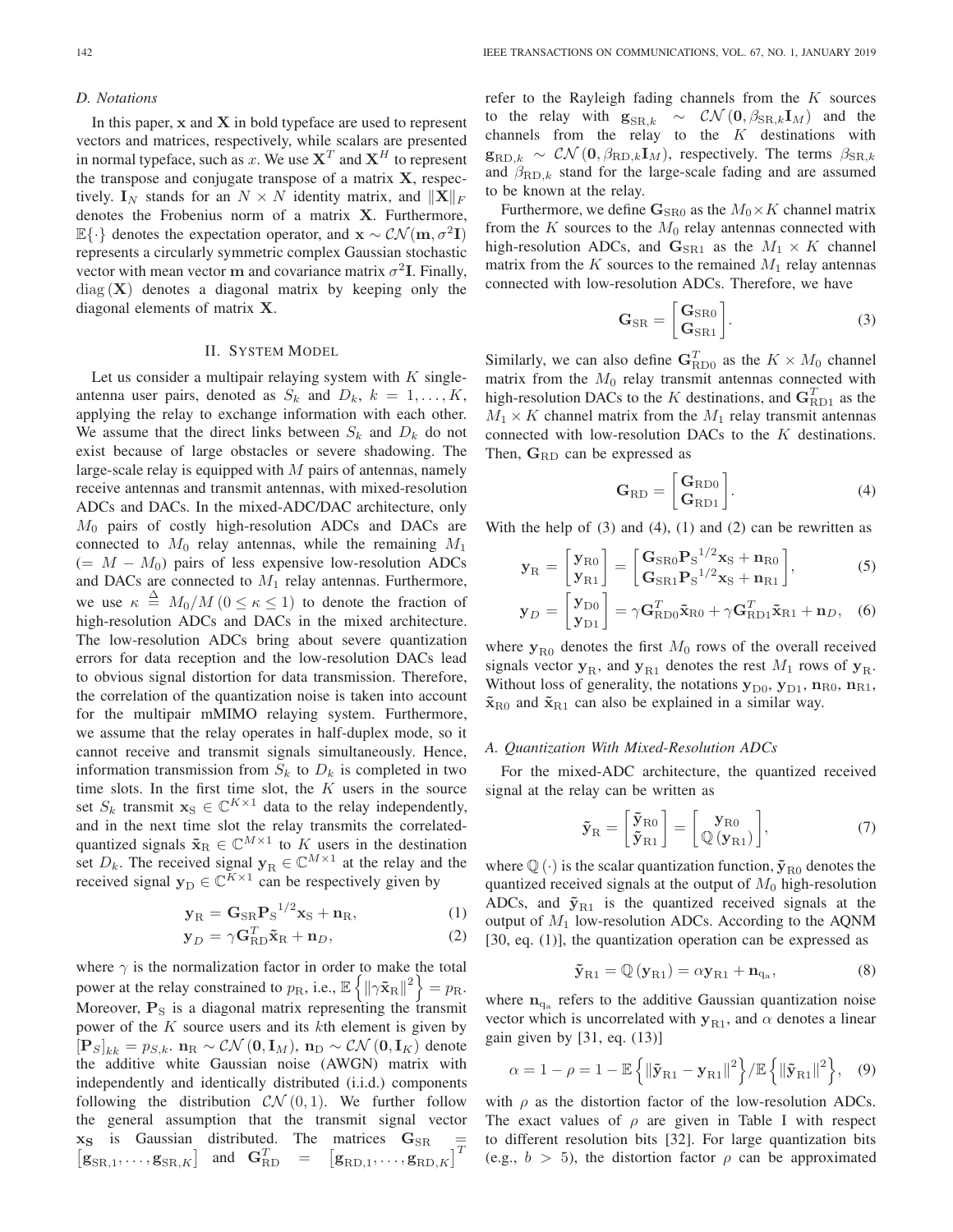TABLE I DISTORTION FACTORS FOR DIFFERENT QUANTIZATION BITS

| 0.3634 |  | 0.1175 0.03454 0.009497 0.002499 |  |
|--------|--|----------------------------------|--|

as  $\rho \approx \frac{\pi\sqrt{3}}{2} 2^{-2b}$  [32]. With the help of (5), (8) and (9), the covariance matrix of  $n_{q_a}$  is expressed as

$$
\mathbf{R}_{\mathbf{n}_{q_a}} = \alpha \rho \text{diag}\left(\mathbf{G}_{SR1} \mathbf{P}_S \mathbf{G}_{SR1}^H + \mathbf{I}_{M_1}\right). \tag{10}
$$

Moreover, (7) can be rewritten as

$$
\tilde{\mathbf{y}}_{\mathrm{R}} = \begin{bmatrix} \tilde{\mathbf{y}}_{\mathrm{R}0} \\ \tilde{\mathbf{y}}_{\mathrm{R}1} \end{bmatrix} = \begin{bmatrix} \mathbf{G}_{\mathrm{SR}0} \mathbf{P}_{\mathrm{S}}^{1/2} \mathbf{x}_{\mathrm{S}} + \mathbf{n}_{\mathrm{R}0} \\ \alpha \mathbf{G}_{\mathrm{SR}1} \mathbf{P}_{\mathrm{S}}^{1/2} \mathbf{x}_{\mathrm{S}} + \alpha \mathbf{n}_{\mathrm{R}1} + \mathbf{n}_{\mathrm{q}_{\mathrm{a}}} \end{bmatrix} . \tag{11}
$$

## *B. Maximum Ratio (MR) Processing at the Relay*

We assume that the relay adopts a simple amplify-andforward  $(AF)^1$  protocol to process the quantized received signals, yielding

$$
\mathbf{x}_{\mathrm{R}} = \mathbf{W}\tilde{\mathbf{y}}_{\mathrm{R}},\tag{12}
$$

where  $\mathbf{W} = \mathbf{G}_{\text{RD}}^{*} \mathbf{G}_{\text{SR}}^{H}$  denotes the MR processing. The MR processing is used at the relay due to its low-complexity being processing is used at the relay due to its low-complexity, being suitable for the low-cost multipair mMIMO relaying system. Furthermore, according to some research, the MR processing can achieve similar performance as zero-forcing receiver/zeroforcing transmission (ZFR/ZFT) or minimum mean square error (MMSE). By applying (3) and (4), (12) is rewritten as

$$
\mathbf{x}_{\mathrm{R}} = \begin{bmatrix} \mathbf{G}_{\mathrm{R}D0}^{*} \mathbf{G}_{\mathrm{S}\mathrm{R}0}^{H} \tilde{\mathbf{y}}_{\mathrm{R}0} + \mathbf{G}_{\mathrm{R}D0}^{*} \mathbf{G}_{\mathrm{S}\mathrm{R}1}^{H} \tilde{\mathbf{y}}_{\mathrm{R}1} \\ \mathbf{G}_{\mathrm{R}D1}^{*} \mathbf{G}_{\mathrm{S}\mathrm{R}0}^{H} \tilde{\mathbf{y}}_{\mathrm{R}0} + \mathbf{G}_{\mathrm{R}D1}^{*} \mathbf{G}_{\mathrm{S}\mathrm{R}1}^{H} \tilde{\mathbf{y}}_{\mathrm{R}1} \end{bmatrix} .
$$
 (13)

## *C. Quantization With Mixed-Resolution DACs*

For simplicity, we assume that the DACs and ADCs have the same resolution. The analysis method can be extended to arbitrary resolution cases. With mixed-DAC architecture at the transmitter, the mixed-ADC/DAC signals from the relay's transmit antennas can be expressed as

$$
\tilde{\mathbf{x}}_{R} = \begin{bmatrix} \tilde{\mathbf{x}}_{R0} \\ \tilde{\mathbf{x}}_{R1} \end{bmatrix} = \begin{bmatrix} \mathbf{x}_{R0} \\ \mathbf{\mathbb{Q}}(\mathbf{x}_{R1}) \end{bmatrix} = \begin{bmatrix} \mathbf{x}_{R0} \\ \alpha \mathbf{x}_{R1} + \mathbf{n}_{qD} \end{bmatrix}, \quad (14)
$$

where  $\alpha$  is the distortion factor of the low-resolution DACs, and  $n_{qD}$  denotes the quantization noise of low-resolution DACs, which is uncorrelated with  $\mathbf{x}_{R1}$ . Note that  $\tilde{\mathbf{x}}_{R0} = \mathbf{x}_{R0}$ because of using high-resolution DACs. Similar as for (10), we can derive the covariance matrix of  $n_{qD}$  as

$$
\mathbf{R}_{\mathbf{n}_{q_D}} = \alpha \rho \text{diag} \left( \mathbf{R}_{\mathbf{x}_{R1}} \right),\tag{15}
$$

where  $\mathbf{R}_{\mathbf{x}_{R1}}$  is the covariance matrix of  $\mathbf{x}_{R1}$ . According to (13),  $\mathbf{R}_{\mathbf{x}_{R1}}$  can be written as

$$
\mathbf{R}_{\mathbf{x}_{R1}} = \mathbf{G}_{RD1}^{*} \mathbf{G}_{SR0}^{H} \mathbf{R}_{\tilde{\mathbf{y}}_{R0}} \tilde{\mathbf{y}}_{R0} \mathbf{G}_{SR0} \mathbf{G}_{RD1}^{T} \n+ \mathbf{G}_{RD1}^{*} \mathbf{G}_{SR0}^{H} \mathbf{R}_{\tilde{\mathbf{y}}_{R0}} \tilde{\mathbf{y}}_{R1} \mathbf{G}_{SR1} \mathbf{G}_{RD1}^{T} \n+ \mathbf{G}_{RD1}^{*} \mathbf{G}_{SR1}^{H} \mathbf{R}_{\tilde{\mathbf{y}}_{R1} \tilde{\mathbf{y}}_{R0}} \mathbf{G}_{SR0} \mathbf{G}_{RD1}^{T} \n+ \mathbf{G}_{RD1}^{*} \mathbf{G}_{SR1}^{H} \mathbf{R}_{\tilde{\mathbf{y}}_{R1} \tilde{\mathbf{y}}_{R1}} \mathbf{G}_{SR1} \mathbf{G}_{RD1}^{T},
$$
\n(16)

<sup>1</sup>The AF protocol is considered herein due to its lower implementation complexity compared with the decode-and-forward (DF) protocol [5].

where

$$
\mathbf{R}_{\tilde{\mathbf{y}}_{\text{R0}}\tilde{\mathbf{y}}_{\text{R0}}} = \mathbf{G}_{\text{SR0}} \mathbf{P}_S \mathbf{G}_{\text{SR0}}^H + \mathbf{I}_{M_0},\tag{17}
$$

$$
\mathbf{R}_{\tilde{\mathbf{y}}_{\text{R}0}\tilde{\mathbf{y}}_{\text{R}1}} = \alpha \mathbf{G}_{\text{SR}0} \mathbf{P}_S \mathbf{G}_{\text{SR}1}^H, \tag{18}
$$

$$
\mathbf{R}_{\tilde{\mathbf{y}}_{\text{R1}}\tilde{\mathbf{y}}_{\text{R0}}} = \alpha \mathbf{G}_{\text{S} \text{R1}} \mathbf{P}_{S} \mathbf{G}_{\text{S} \text{R0}}^{H},
$$
\n
$$
\mathbf{R}_{\tilde{\mathbf{y}}_{\text{R1}}\tilde{\mathbf{y}}_{\text{R1}}} = \alpha^2 \left( \mathbf{G}_{\text{S} \text{R1}} \mathbf{P}_{S} \mathbf{G}_{\text{S} \text{R1}}^{H} + \mathbf{I}_{M_1} \right)
$$
\n(19)

$$
+\alpha \rho \text{diag}\left(\mathbf{G}_{\text{SR1}}\mathbf{P}_S\mathbf{G}_{\text{SR1}}^H+\mathbf{I}_{M_1}\right).
$$
 (20)

Consequently, the normalization factor  $\gamma$  can be expressed as

$$
\gamma = \sqrt{p_R/\mathbb{E}\left\{\left\|\tilde{\mathbf{x}}_{\mathrm{R}}\right\|^2\right\}}.
$$
 (21)

*Lemma 1: For mixed-ADC/DAC multipair mMIMO relaying systems, the expectation of the total transmit power at the relay can be expressed as*

$$
\mathbb{E}\left\{\left\|\tilde{\mathbf{x}}_{\mathrm{R}}\right\|^2\right\} = \mu\left(M_0 + \alpha M_1\right),\tag{22}
$$

*where* μ *is given by*

$$
\mu = \alpha (1 - \alpha) M_1 \sum_{k=1}^{K} p_{S,k} \beta_{\text{SR},k}^2 \beta_{\text{RD},k}.
$$
 (23)

*Proof:* Please refer to Appendix A.

Substituting (22) into (21), the normalization factor  $\gamma$  can be obtained as

$$
\gamma = \sqrt{p_R/\mu \left(M_0 + \alpha M_1\right)}.\tag{24}
$$

With the normalization factor in hand, we can derive the achievable rate in the following section.

## III. ACHIEVABLE RATE ANALYSIS

## *A. Exact Achievable Rate Analysis*

It is assumed that the destination  $D_k$  applies only statistical CSI to decode the signal, due to the reason that instantaneous CSI leads to excessive high computational complexity for large antenna arrays in a practical mMIMO system. Combining (1), (2), (11), (13) and (14), the received signal at the destination  $D_k$  can be expressed as

$$
y_{D,k} = \underbrace{\sqrt{p_{S,k}} \mathbb{E} \{T_{k,k}\} \, x_{S,k}}_{\text{desired signal}} + \underbrace{\tilde{n}_{D,k}}_{\text{effective noise}}, \qquad (25)
$$

where

$$
\begin{aligned} T_{i,j} = \gamma \mathbf{g}_{\text{RDO},i}^T \mathbf{G}_{\text{RDO}}^* \mathbf{G}_{\text{SRO}}^H \mathbf{g}_{\text{SRO},j} \\ + \gamma \alpha \mathbf{g}_{\text{RDO},i}^T \mathbf{G}_{\text{RDO}}^* \mathbf{G}_{\text{SRI}}^H \mathbf{g}_{\text{SRI},j} \\ + \gamma \alpha \mathbf{g}_{\text{RDI},i}^T \mathbf{G}_{\text{RDI}}^* \mathbf{G}_{\text{SRO}}^H \mathbf{g}_{\text{SRO},j} \\ + \gamma \alpha^2 \mathbf{g}_{\text{RDI},i}^T \mathbf{G}_{\text{RDI}}^* \mathbf{G}_{\text{SRI}}^H \mathbf{g}_{\text{SRI},j}, \end{aligned}
$$

and

$$
\tilde{n}_{D,k} = \underbrace{\sqrt{p_{S,k}} \left( T_{k,k} - \mathbb{E} \left\{ T_{k,k} \right\} \right) x_{S,k}}_{\text{estimation error}} + \underbrace{\sum_{i \neq k} T_{k,i} x_{S,i}}_{\text{inter-pair interference}} + \underbrace{\gamma \left( \mathbf{g}_{\text{RDO},k}^T \mathbf{G}_{\text{RDO}}^* \mathbf{G}_{\text{SRO}}^H \mathbf{n}_{\text{ROL}} + \alpha \mathbf{g}_{\text{RD1},k}^T \mathbf{G}_{\text{RD1}}^* \mathbf{G}_{\text{SRO}}^H \mathbf{n}_{\text{ROL}} \right)}
$$

noise of high-resolution quantization at the relay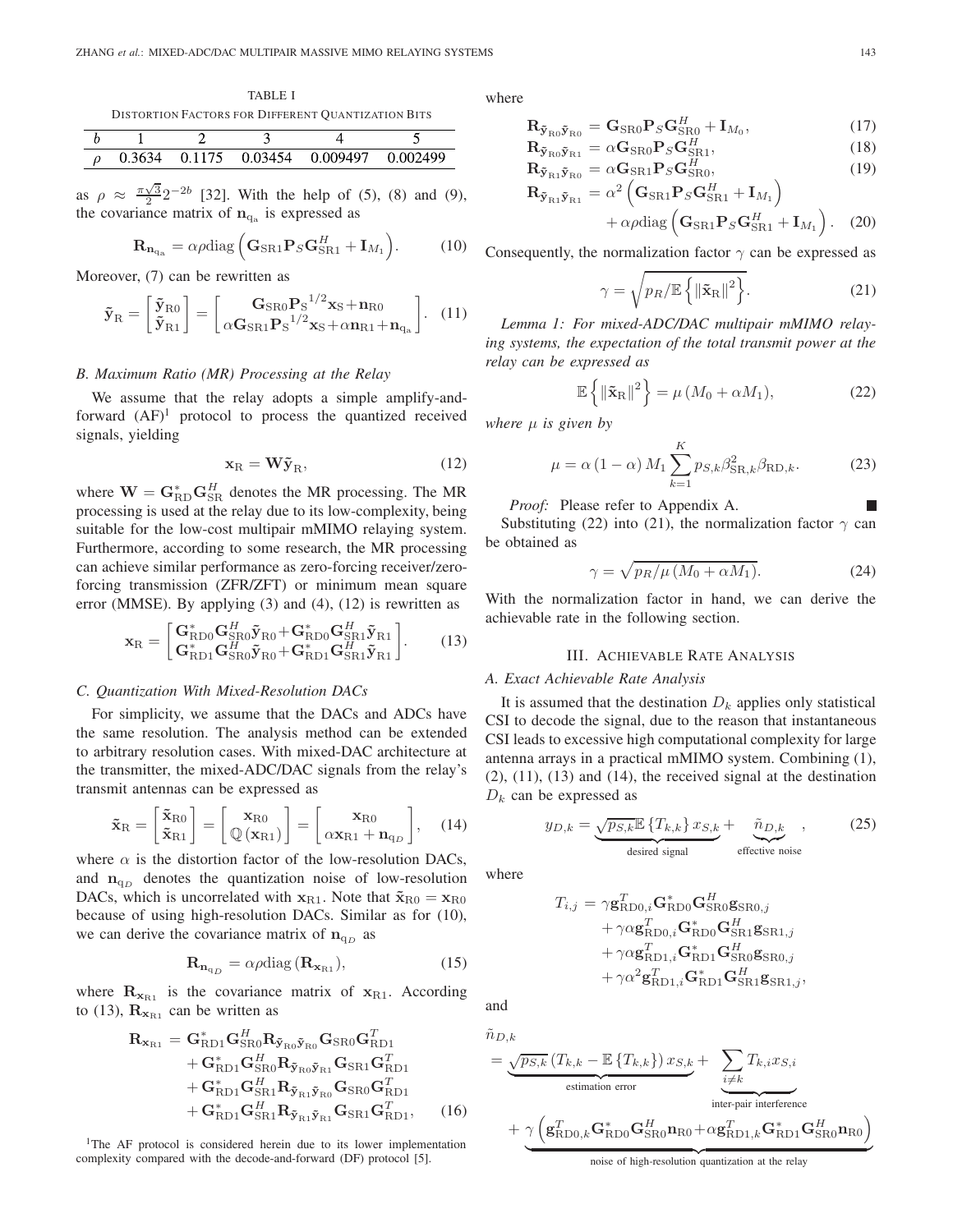+ 
$$
\frac{\gamma \left(\alpha \mathbf{g}_{\text{RDO},k}^T \mathbf{G}_{\text{RD0}}^H \mathbf{G}_{\text{SR1}}^H \mathbf{n}_{\text{R1}} + \alpha^2 \mathbf{g}_{\text{RD1},k}^T \mathbf{G}_{\text{RD1}}^H \mathbf{G}_{\text{SR1}}^H \mathbf{n}_{\text{R1}}\right)}{\text{noise of low-resolution quantization at the relay}}
$$
  
+  $\frac{\gamma \left(\mathbf{g}_{\text{RDO},k}^T \mathbf{G}_{\text{RD0}}^* \mathbf{G}_{\text{SR1}}^H \mathbf{n}_{\text{q}_a} + \alpha \mathbf{g}_{\text{RD1},k}^T \mathbf{G}_{\text{RD1}}^* \mathbf{G}_{\text{SR1}}^H \mathbf{n}_{\text{q}_a}\right)}{\text{quantization noise of ADCs}}$   
+  $\frac{\gamma \mathbf{g}_{\text{RD1},k}^T \mathbf{n}_{\text{q}_D}}{\text{quantization noise of DACs}}$  (26)

where  $\mathbf{n}_{D,k}$  is the kth element of the vector  $\mathbf{n}_D$ . We can derive the signal-to-interference-plus-noise ratio (SINR) expression by using [33, eq. (18)]. Since the "desired signal" and the "effective noise" in (25) are uncorrelated, the exact achievable rate for the k-th destination is given in Theorem 1.

*Theorem 1: For mixed-ADC/DAC multipair mMIMO relaying systems and using the capacity bound in [34], the exact closed-form achievable rate of the* k*-th destination is given as*

$$
R_k = \frac{\tau_c - 2\tau_p}{2\tau_c} \log_2 \left( 1 + \frac{A_k}{B_k + C_k + D_k + E_k + F_k + G_k + 1} \right),\tag{27}
$$

*where*  $\tau_c$  *denotes the length (in symbols) of each coherence interval,*  $\tau_p$  *represents the length of the mutually orthogonal pilot sequences, and*

$$
A_{k} = p_{S,k} \gamma^{2} (M_{0} + \alpha M_{1})^{4} \beta_{\text{SR},k}^{2} \beta_{\text{RD},k}^{2},
$$
\n
$$
B_{k} = p_{S,k} \gamma^{2} (M_{0} + \alpha^{2} M_{1}) \beta_{\text{SR},k} \beta_{\text{RD},k} [2(M_{0} + \alpha M_{1})^{2} \times \beta_{\text{SR},k} \beta_{\text{RD},k} + (M_{0} + \alpha^{2} M_{1}) \sum_{m=1}^{K} \beta_{\text{SR},m} \beta_{\text{RD},m}],
$$
\n
$$
(29)
$$

$$
C_k = \gamma^2 \left( M_0 + \alpha^2 M_1 \right) \sum_{i \neq k} p_{\text{S},i}
$$

$$
\times \left[ \left( M_0 + \alpha M_1 \right)^2 \left( \beta_{\text{SR},k} \beta_{\text{RD},k}^2 \beta_{\text{SR},i} + \beta_{\text{RD},k} \beta_{\text{SR},i}^2 \beta_{\text{RD},i} \right) \right]
$$

$$
= \left( M_0 + \frac{2M_0}{\alpha^2} \right) \left( \frac{K}{\alpha^2} \right) \left( \frac{2M_0}{\alpha^2} \right) \left( \frac{2M_0}{\alpha^2} \right) \left( \frac{2M_0}{\alpha^2} \right) \left( \frac{2M_0}{\alpha^2} \right) \left( \frac{2M_0}{\alpha^2} \right) \left( \frac{2M_0}{\alpha^2} \right) \left( \frac{2M_0}{\alpha^2} \right) \left( \frac{2M_0}{\alpha^2} \right) \left( \frac{2M_0}{\alpha^2} \right) \left( \frac{2M_0}{\alpha^2} \right) \left( \frac{2M_0}{\alpha^2} \right) \left( \frac{2M_0}{\alpha^2} \right) \left( \frac{2M_0}{\alpha^2} \right) \left( \frac{2M_0}{\alpha^2} \right) \left( \frac{2M_0}{\alpha^2} \right) \left( \frac{2M_0}{\alpha^2} \right) \left( \frac{2M_0}{\alpha^2} \right) \left( \frac{2M_0}{\alpha^2} \right) \left( \frac{2M_0}{\alpha^2} \right) \left( \frac{2M_0}{\alpha^2} \right) \left( \frac{2M_0}{\alpha^2} \right) \left( \frac{2M_0}{\alpha^2} \right) \left( \frac{2M_0}{\alpha^2} \right) \left( \frac{2M_0}{\alpha^2} \right) \left( \frac{2M_0}{\alpha^2} \right) \left( \frac{2M_0}{\alpha^2} \right) \left( \frac{2M_0}{\alpha^2} \right) \left( \frac{2M_0}{\alpha^2} \right) \left( \frac{2M_0}{\alpha^2} \right) \left( \frac{2M_0}{\alpha^2} \right
$$

+ 
$$
(M_0 + \alpha^2 M_1) \beta_{\text{RD},k} \beta_{\text{SR},i} \sum_{m=1} \beta_{\text{SR},m} \beta_{\text{RD},m}
$$
, (30)  

$$
D_k = \gamma^2 M_0 (M_0 + \alpha M_1)^2 \beta_{\text{SR},k} \beta_{\text{RD},k}^2
$$

$$
+\gamma^{2}M_{0}\left(M_{0}+\alpha^{2}M_{1}\right)\beta_{\text{RD},k}\sum_{m=1}^{K}\beta_{\text{SR},m}\beta_{\text{RD},m}, \quad (31)
$$
  

$$
F = \gamma^{2}\alpha^{2}M\left(M + \alpha M\right)^{2}\beta - \beta^{2}
$$

$$
E_k = \gamma^2 \alpha^2 M_1 (M_0 + \alpha M_1)^2 \beta_{\text{SR},k} \beta_{\text{RD},k}^2
$$
  
+  $\gamma^2 \alpha^2 M_1 (M_0 + \alpha^2 M_1) \beta_{\text{RD},k} \sum_{m=1}^K \beta_{\text{SR},m} \beta_{\text{RD},m},$  (32)

$$
F_k = \alpha \rho \gamma^2 M_1 \beta_{\text{RD},k} \left\{ (M_0 + \alpha^2 M_1) \sum_{m=1}^K \left[ \beta_{\text{SR},m} \beta_{\text{RD},m} \right] \times \left( \sum_{i=1}^K p_{\text{S},i} \beta_{\text{SR},i} + p_{\text{S},m} \beta_{\text{SR},m} + 1 \right) \right\} + (M_0 + \alpha M_1)^2
$$
  
 
$$
\times \beta_{\text{SR},k} \beta_{\text{RD},k} \left( \sum_{i=1}^K p_{\text{S},i} \beta_{\text{SR},i} + p_{\text{S},k} \beta_{\text{SR},k} + 1 \right) \right\},
$$
(33)

$$
G_{k} = \alpha \rho \gamma^{2} M_{1} (M_{0} + \alpha M_{1}) \beta_{\text{RD},k} \Big\{ \beta_{\text{SR},k} \beta_{\text{RD},k} \times \left( \sum_{i=1}^{K} p_{\text{S},i} \beta_{\text{SR},i} + 1 + (M_{0} + \alpha M_{1}) p_{\text{S},k} \beta_{\text{SR},k} \right) + \sum_{m=1}^{K} \beta_{\text{SR},m} \times \beta_{\text{RD},m} \times \left( \sum_{i=1}^{K} p_{\text{S},i} \beta_{\text{SR},i} + 1 + (M_{0} + \alpha M_{1}) p_{\text{S},m} \beta_{\text{SR},m} \right) \Big\} + \alpha^{2} \rho^{2} \gamma^{2} M_{1}^{2} \beta_{\text{RD},k} \times \left( \sum_{i=1}^{K} p_{\text{S},i} \beta_{\text{SR},i}^{2} \beta_{\text{RD},i} + p_{\text{S},k} \beta_{\text{SR},k}^{2} \beta_{\text{RD},k} \right).
$$
 (34)

*Proof:* Please refer to Appendix B.

With the help of (24) and after some simplifications, we can derive the compact expression for the sum achievable rate as

$$
R = \frac{\tau_c - 2\tau_p}{2\tau_c} \sum_{k=1}^{K} \log_2\left(1 + \nu_k\right),\tag{35}
$$

where

$$
\nu_k = p_{\text{S},k} / \xi_k,\tag{36}
$$

$$
\xi_k = \sum_{i=1}^K p_{\text{S},i} a_{ki} + p_{\text{R}}^{-1} \left( \sum_{i=1}^K p_{\text{S},i} b_{ki} + c_k \right) + d_k, \tag{37}
$$

$$
b_{ki} = \frac{1}{(M_0 + \alpha M_1)} \frac{\beta_{\text{SR},i}^2 \beta_{\text{RD},i}}{\beta_{\text{SR},k}^2 \beta_{\text{RD},k}^2} \left[ 1 + \frac{\alpha \rho M_1}{(M_0 + \alpha M_1)^2} \right] + \frac{1}{(M_0 + \alpha M_1)^2} \frac{\beta_{\text{SR},i} \sum_{m=1}^K \beta_{\text{SR},m} \beta_{\text{RD},m}}{\beta_{\text{SR},k}^2 \beta_{\text{RD},k}^2},
$$
(38)

$$
c_{k} = \frac{1}{(M_{0} + \alpha M_{1})^{2}} \frac{\sum_{m=1}^{K} \beta_{\text{SR},m} \beta_{\text{RD},m}}{\beta_{\text{SR},k}^{2} \beta_{\text{RD},k}^{2}},
$$
(39)  

$$
d_{k} = \frac{1}{(M_{0} + \alpha M_{1})} \frac{1}{\beta_{\text{SR},k}} + \frac{\alpha \rho M_{1}}{(M_{0} + \alpha M_{1})^{3}} \frac{1}{\beta_{\text{SR},k}}
$$

$$
\sum_{n=1}^{K} \beta_{\text{SR},m} \beta_{\text{RD},m}
$$

$$
+\frac{1}{(M_0 + \alpha M_1)^2} \frac{\sum_{m=1}^{N=1} P_{\text{SR},m} P_{\text{RD},m}}{\beta_{\text{SR},k}^2 \beta_{\text{RD},k}},\tag{40}
$$

with  $a_{ki}$  given by (41) at the top of next page.

## *B. Asymptotic Analysis*

Note that  $F_k$  and  $G_k$  are respectively derived by using exact values of the covariance matrices  $\mathbf{R}_{n_{q_n}}$  and  $\mathbf{R}_{n_{q_n}}$ , which make results in (33) and (34) cumbersome. In order to provide more insights into the effect of various parameters on the achievable rate, we consider a large number of antennas and use the law of large numbers. The covariance matrix  $\mathbf{R}_{\mathbf{n}_{q}}$ in (10) is given by

$$
\mathbf{R}_{\mathbf{n}_{\mathrm{qa}}} \approx \alpha \rho \left( \sum_{k=1}^{K} p_{\mathrm{S},k} \beta_{\mathrm{SR},k} + 1 \right) \mathbf{I}_{M_1}.
$$
 (42)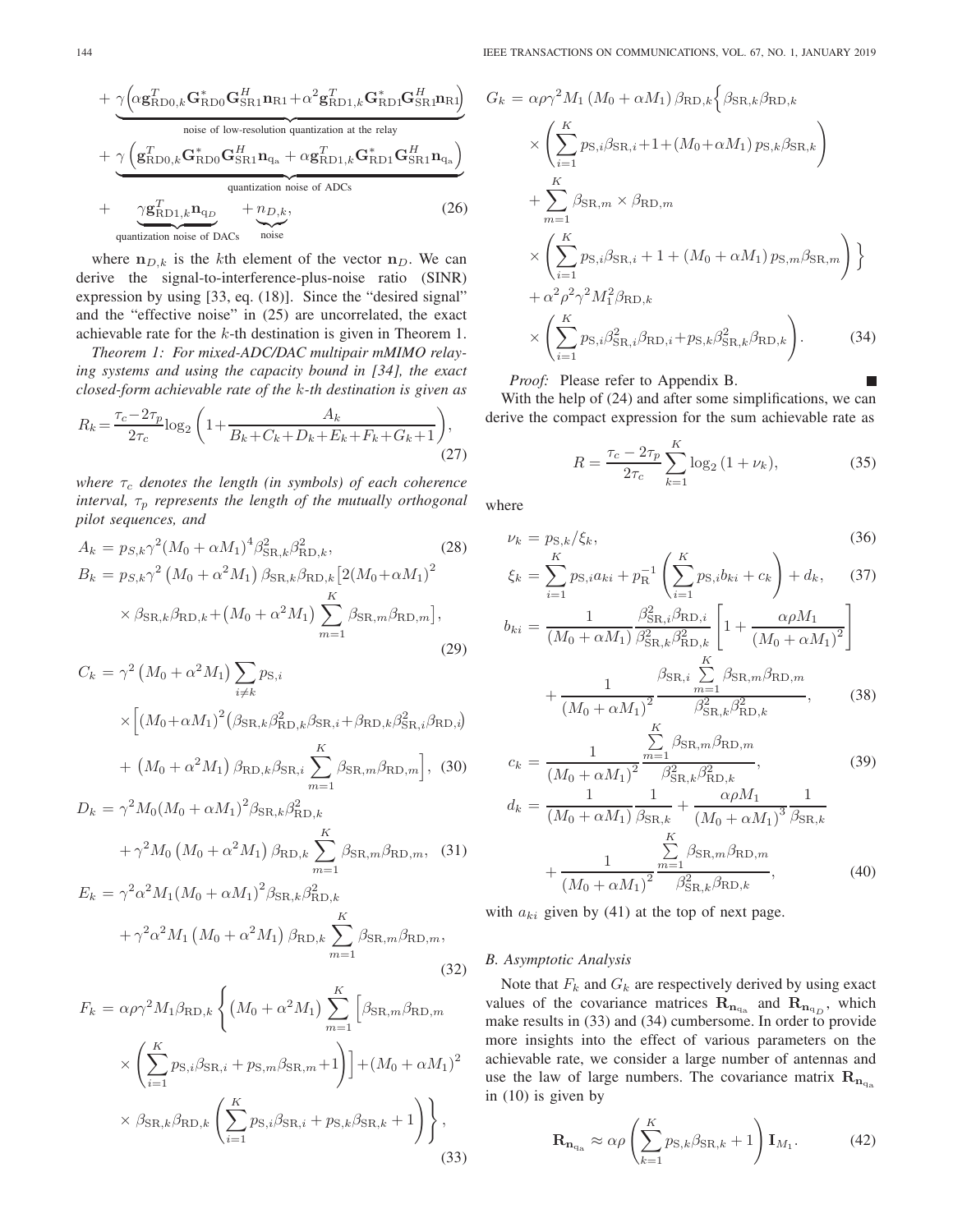$$
a_{ki} = \begin{cases} \frac{\beta_{\text{SR},i}}{\beta_{\text{SR},k}} \left( 1 + \frac{\alpha \rho M_1}{(M_0 + \alpha M_1)^2} + \frac{\beta_{\text{SR},i} \beta_{\text{RD},i}}{\beta_{\text{SR},k} \beta_{\text{RD},k}} \left[ 1 + \frac{\alpha \rho M_1}{(M_0 + \alpha M_1)^2} \right] + \frac{1}{(M_0 + \alpha M_1)} \frac{\sum\limits_{m=1}^{K} \beta_{\text{SR},m} \beta_{\text{RD},m}}{\beta_{\text{SR},k} \beta_{\text{RD},k}} \right), & i \neq k \\ \frac{1}{(M_0 + \alpha M_1)} \left( 2 + \frac{\alpha \rho M_1}{(M_0 + \alpha M_1)} \left[ 2 + \frac{2}{(M_0 + \alpha M_1)} + \frac{\alpha \rho M_1}{(M_0 + \alpha M_1)^2} \right] + \frac{1}{(M_0 + \alpha M_1)} \frac{\sum\limits_{m=1}^{K} \beta_{\text{SR},m} \beta_{\text{RD},m}}{\beta_{\text{SR},k} \beta_{\text{RD},k}} \right), & i = k \end{cases}
$$
(41)

Similarly, the covariance matrix  $\mathbf{R}_{n_{q_D}}$  is approximated as

$$
\mathbf{R}_{\mathbf{n}_{q_D}} \approx \mathbb{E}\left\{ \mathbf{R}_{\mathbf{n}_{q_D}} \right\} = \alpha \rho \mu \mathbf{I}_{M_1},\tag{43}
$$

where  $\mu$  is given by (23). Note that the expression of the approximate  $\mathbf{R}_{\mathbf{n}_{q_D}}$  is obtained in (94), in Appendix A. Based on the aforementioned discussion, we can derive a more concise close-form approximation for the achievable rate by simplifying  $F_k$  and  $G_k$  as in (42) and (43), respectively. Similar to Theorem 1, we can derive the approximate achievable rate  $\hat{R}_k$  by calculating the power expectations of the signal and interference as shown in the following theorem.

*Theorem 2: For mixed-ADC/DAC multipair mMIMO relaying systems, the approximate achievable rate of the* k*-th destination is*

$$
\hat{R}_k = \frac{\tau_c - 2\tau_p}{2\tau_c} \log_2 \left( 1 + \frac{A_k}{B_k + C_k + D_k + E_k + \hat{F}_k + \hat{G}_k + 1} \right),\tag{44}
$$

*where*  $\hat{G}_k = \gamma^2 \alpha \rho \mu M_1 \beta_{BD,k}$ ,

$$
\hat{F}_k = \gamma^2 \alpha \rho \left( \sum_{k=1}^K p_{\text{S},k} \beta_{\text{SR},k} + 1 \right) M_1 \beta_{\text{RD},k} \left( \left( M_0 + \alpha M_1 \right)^2 \times \beta_{\text{SR},k} \beta_{\text{RD},k} + \left( M_0 + \alpha^2 M_1 \right) \sum_{m=1}^K \beta_{\text{SR},m} \beta_{\text{RD},m} \right),\tag{45}
$$

*and*  $A_k$ ,  $B_k$ ,  $C_k$ ,  $D_k$  *and*  $E_k$  *are given by (28), (29), (30), (31), and (32), respectively.*

*Proof:* From (111) in Appendix B, we have

$$
\hat{F}_k = \frac{\rho}{\alpha} \left( \sum_{k=1}^K p_{\mathrm{S},k} \beta_{\mathrm{SR},k} + 1 \right) E_k.
$$
 (46)

Substituting (42) into (46), we obtain (45). Similarly, we derive  $\hat{G}_k = \gamma^2 \alpha \rho \mu \mathbb{E} \left\{ \left| \mathbf{g}_{\text{RD1},k}^T \mathbf{g}_{\text{RD1},k}^* \right| \right\}$  $\big\}$ . Using the fact that  $\mathbb{E} \left\{ \left| \mathbf{g}_{\text{RD1},k}^T \mathbf{g}_{\text{RD1},k}^* \right| \right\}$  $\Big\} = M_1 \beta_{\text{SR},k}$ , we can then derive  $\hat{G}_k$ .

Following a similar reasoning as in the exact achievable rate analysis, we substitute (23) and (24) into Theorem 2 to deduce the compact expression for the approximate achievable rate as

$$
\hat{R}_k = ((\tau_c - 2\tau_p)/2\tau_c) \sum_{k=1}^K \log_2(1 + \hat{\nu}_k), \tag{47}
$$

where

$$
\hat{\nu}_k = p_{\text{S},k} / \hat{\xi}_k, \tag{48}
$$
\n
$$
\hat{\xi}_k = \sum_{i=1}^K p_{\text{S},i} \hat{a}_{ki} + \left( \sum_{i=1}^K p_{\text{S},i} b_{ki} + c_k \right) / p_{\text{R}} + \hat{d}_k,
$$
\n
$$
\hat{d}_k = \frac{1}{(M_0 + \alpha M_1) \beta_{\text{SR},k}} + \frac{1}{(M_0 + \alpha M_1)^2} \sum_{m=1}^K \beta_{\text{SR},m} \beta_{\text{RD},m}, \tag{49}
$$

with  $\hat{a}_{ki}$  given as

 $a_{ki}$ 

$$
= \frac{1}{(M_0 + \alpha M_1)} \frac{\beta_{\text{SR},i}}{\beta_{\text{SR},k}} \left\{ 1 + \frac{\beta_{\text{SR},i} \beta_{\text{RD},i}}{\beta_{\text{SR},k} \beta_{\text{RD},k}} \right.\times \left[ 1 + \frac{\alpha^2 \rho^2 M_1^2}{(M_0 + \alpha M_1)^3} \right] + \frac{1}{(M_0 + \alpha M_1)} \frac{\sum\limits_{m=1}^K \beta_{\text{SR},m} \beta_{\text{RD},m}}{\beta_{\text{SR},k} \beta_{\text{RD},k}} \right\}.
$$

Note that  $b_{ki}$  and  $c_k$  have been defined in (38) and (39), respectively.

It is clear to see from (47) that the approximate achievable rate  $\hat{R}_k$  increases with the total power of the relay  $p_R$ , and decreases with the transmit power of other sources. The mixed-ADC/DAC multipair mMIMO relaying system is interferencelimited, which is consistent with [25]. Moreover, we find that including more low-resolution ADCs and DACs decreases  $\hat{R}_k$ . This is reasonable since the quantization noise increases.

#### *C. Power Scaling Law*

In this subsection, we investigate the potential for power saving in the data transmission phase due to the deployment of a very large antenna array at the relay. Here, let  $p<sub>S</sub>$  =  $E_\text{S}/M$  (i.e., the power of all sources is the same,  $p_\text{S} = p_{\text{S},k}$ ,  $k = 1, \ldots, K$ ) and  $p_R = E_R/M$ , where the transmit power of the source  $E_S$  and of the relay  $E_R$  are fixed. As  $M \to \infty$ , the exact and approximate achievable rate for the considered system is provided in the following Corollary.

*Corollary 1: With*  $p_S = E_S/M$ ,  $p_R = E_R/M$  *and*  $E_S$ ,  $E_R$ *fixed, the achievable rate limit of mixed-ADC/DAC multipair mMIMO relaying systems is given by* (50) *at the top of the next page.*

*Proof:* We start with the approximate achievable rate  $R_k$ . Let  $p_S = E_S/M$ ,  $p_R = E_R/M$ , and with the help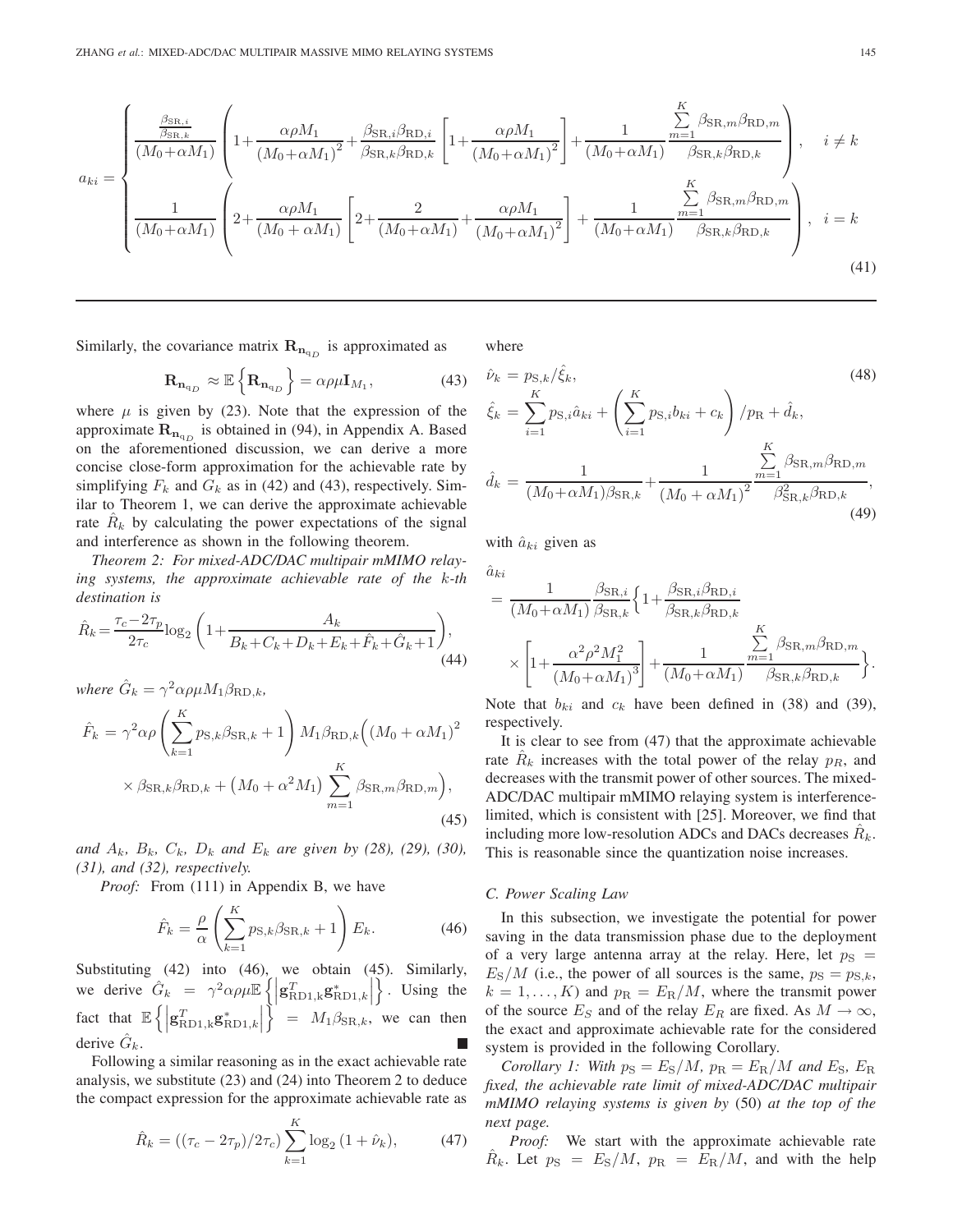$$
\hat{R}_{k}, R_{k} \to \frac{\tau_{c} - 2\tau_{p}}{2\tau_{c}} \log_{2} \left[ 1 + \frac{E_{S} E_{R} (\alpha + \rho \kappa)^{2}}{E_{S} (\alpha + \rho \kappa) \sum_{i=1}^{K} \frac{\beta_{\text{SR},i}^{2} \beta_{\text{RD},i}}{\beta_{\text{SR},k}^{2} \beta_{\text{RD},k}^{2}} + \frac{\sum_{n=1}^{K} \beta_{\text{SR},m} \beta_{\text{RD},m}}{\beta_{\text{SR},k}^{2} \beta_{\text{RD},k}^{2}} + \frac{E_{R} (\alpha + \rho \kappa)}{\beta_{\text{SR},k}} \right].
$$
\n(50)

of (48) and (49), we can obtain

$$
\hat{\nu}_k = \frac{E_{\rm S}}{E_{\rm S} \sum_{i=1}^{K} \hat{a}_{ki} + E_{\rm R}^{-1} \left( \sum_{i=1}^{K} E_{\rm S} M b_{ki} + M^2 c_k \right) + M \hat{d}_k}.
$$
\n(51)

As  $M \to \infty$ , the terms related to M in (51) are derived as

$$
\hat{a}_{ki} \to 0,\tag{52}
$$

$$
Mb_{ki} \rightarrow \beta_{\text{SR},i}^2 \beta_{\text{RD},i} / (\alpha + \rho \kappa) \beta_{\text{SR},k}^2 \beta_{\text{RD},k}^2, \tag{53}
$$

$$
M^{2}c_{k} \rightarrow \frac{1}{\left(\alpha + \rho \kappa\right)^{2}} \frac{\sum_{m=1}^{N} \beta_{\text{SR},m} \beta_{\text{RD},m}}{\beta_{\text{SR},k}^{2} \beta_{\text{RD},k}^{2}},\tag{54}
$$

$$
M\hat{d}_k \to \frac{1}{(\alpha + \rho \kappa)} \frac{1}{\beta_{\text{SR},k}}.\tag{55}
$$

Substituting (52), (53), (54) and (55) into (51), we can derive the limit of  $R_k$  after some simple mathematical manipulations. Following a similar way, the limit of exact achievable rate  $R_k$ can be derived. With  $p_S = E_S/M$  and  $p_R = E_R/M$ , (36) can be rewritten as

$$
\nu_k = \frac{E_S}{E_S \sum_{i=1}^K a_{ki} + E_R^{-1} \left( \sum_{i=1}^K E_S M b_{ki} + M^2 c_k \right) + M d_k}.
$$
 (56)

As  $M \to \infty$ , the terms related to M in (56) are given by

$$
a_{ki} \to 0,\tag{57}
$$

$$
Md_k \to \frac{1}{(\alpha + \rho \kappa)} \frac{1}{\beta_{\text{SR},k}},\tag{58}
$$

and the limits of  $Mb_{ki}$  and  $M^2c_k$  are given by (53) and (54), respectively. Since the limit of  $a_{ki}$  and  $d_k$  are separately the same as  $\hat{a}_{ki}$  and  $\hat{d}_k$  with  $M \to \infty$ ,  $R_k$  approaches the same constant limit as  $R_k$ . After some simplifications, the proof is concluded by deriving (50). П

It is clear from (50) that both exact and approximate results tend to a same constant value with  $M \rightarrow \infty$ . We can find that the proportion of the high-resolution ADCs/DACs  $\kappa$ and the distortion factor of the low-resolution ADCs/DACs  $\rho$  have effects on the limit rate when scaling down the transmit power proportion to  $1/M$ . More specifically, the limit can be improved by increasing  $\kappa$ . Adopting the fact that  $\rho \kappa + \alpha = (1 - \kappa) \alpha + \kappa$  is a monotonic increasing function of  $\alpha$ , the limit of achievable rate monotonically increases with  $\alpha$ , which means that we can boost the achievable rate by using higher quantization bits in the  $M_1$  low-resolution ADCs/DACs.

*Proposition 1: With*  $p_S = E_S/M$ ,  $p_R = E_R/M$  and  $E_{\rm S} \rightarrow 0$ ,  $E_{\rm R}$  fixed, we can derive the factor of the sum *rate gap between the mixed-ADC/DAC relay system and the unquantized one as*

$$
\frac{R_k}{R_k^p} \rightarrow \frac{\left(\alpha + \rho \kappa\right)^2 \left(E_R \beta_{\text{SR},k} \beta_{\text{RD},k}^2 + \sum_{m=1}^K \beta_{\text{SR},m} \beta_{\text{RD},m}\right)}{\left(\alpha + \rho \kappa\right) E_R \beta_{\text{SR},k} \beta_{\text{RD},k}^2 + \sum_{m=1}^K \beta_{\text{SR},m} \beta_{\text{RD},m}}.
$$

*Proposition 2: With*  $p_S = E_S/M$ ,  $p_R = E_R/M$  and  $E<sub>S</sub>$  fixed,  $E<sub>R</sub> \rightarrow 0$ , we can derive the factor of the sum *rate gap between the mixed-ADC/DAC relay system and the unquantized one as*

$$
\frac{R_k}{R_k^p}
$$
\n
$$
\rightarrow \frac{\left(\alpha + \rho \kappa\right)^2 \left(E_S \sum_{m=1}^K \beta_{\text{SR},m}^2 \beta_{\text{RD},m} + \sum_{m=1}^K \beta_{\text{SR},m} \beta_{\text{RD},m}\right)}{\left(\alpha + \rho \kappa\right) E_S \sum_{m=1}^K \beta_{\text{SR},m}^2 \beta_{\text{RD},m} + \sum_{m=1}^K \beta_{\text{SR},m} \beta_{\text{RD},m}}.
$$
\n(59)

From Propositions 1 and 2, it is clear that the sum rate gap between the mixed-ADC/DAC relay system and the unquantized system is a constant factor in the low power regime. The factors in the case  $E_{\rm S} \rightarrow 0$  or  $E_{\rm R} \rightarrow 0$  are both related to  $\alpha + \rho \kappa$ . Using the fact that  $\rho \kappa + \alpha = (1 - \kappa) \alpha + \kappa$ is a monotonic increasing function of  $\alpha$ , we can find that the factors also increase with  $\alpha$ . For the special case of  $\alpha = 1$ , i.e.,  $\alpha + \rho \kappa = 1$ , the achievable rate of the mixed-ADC/DAC system is the same as that of the ideal unquantized system.

#### IV. POWER ALLOCATION

In this section, we try to maximize the sum achievable rate of the mixed-ADC/DAC multipair mMIMO relaying system constrained to a given total sum power  $P_T$ , i.e.,  $\Sigma$ K  $\sum_{k=1}^{ } p_{S,k} +$  $p_{\rm R} \leq P_{\rm T}$ , and formulate it as a power allocation problem.

Let us define  $\mathbf{p}_\text{S} = [p_{S,1}, \dots, p_{S,K}]^T$ , the power allocation<br>phlem can be expressed as problem can be expressed as

$$
\mathcal{P}_1: \underset{\mathbf{p}_\text{S}, p_\text{R}}{\text{maximize}} \frac{\tau_c - 2\tau_p}{2\tau_c} \sum_{k=1}^K \log_2\left(1 + \nu_k\right) \tag{60}
$$

subject to 
$$
\sum_{k=1}^{K} p_{\text{S},k} + p_{\text{R}} \leq P_{\text{T}}
$$
 (61)

$$
\mathbf{p}_\mathrm{S} \geq \mathbf{0}, \quad p_\mathrm{R} \geq 0. \tag{62}
$$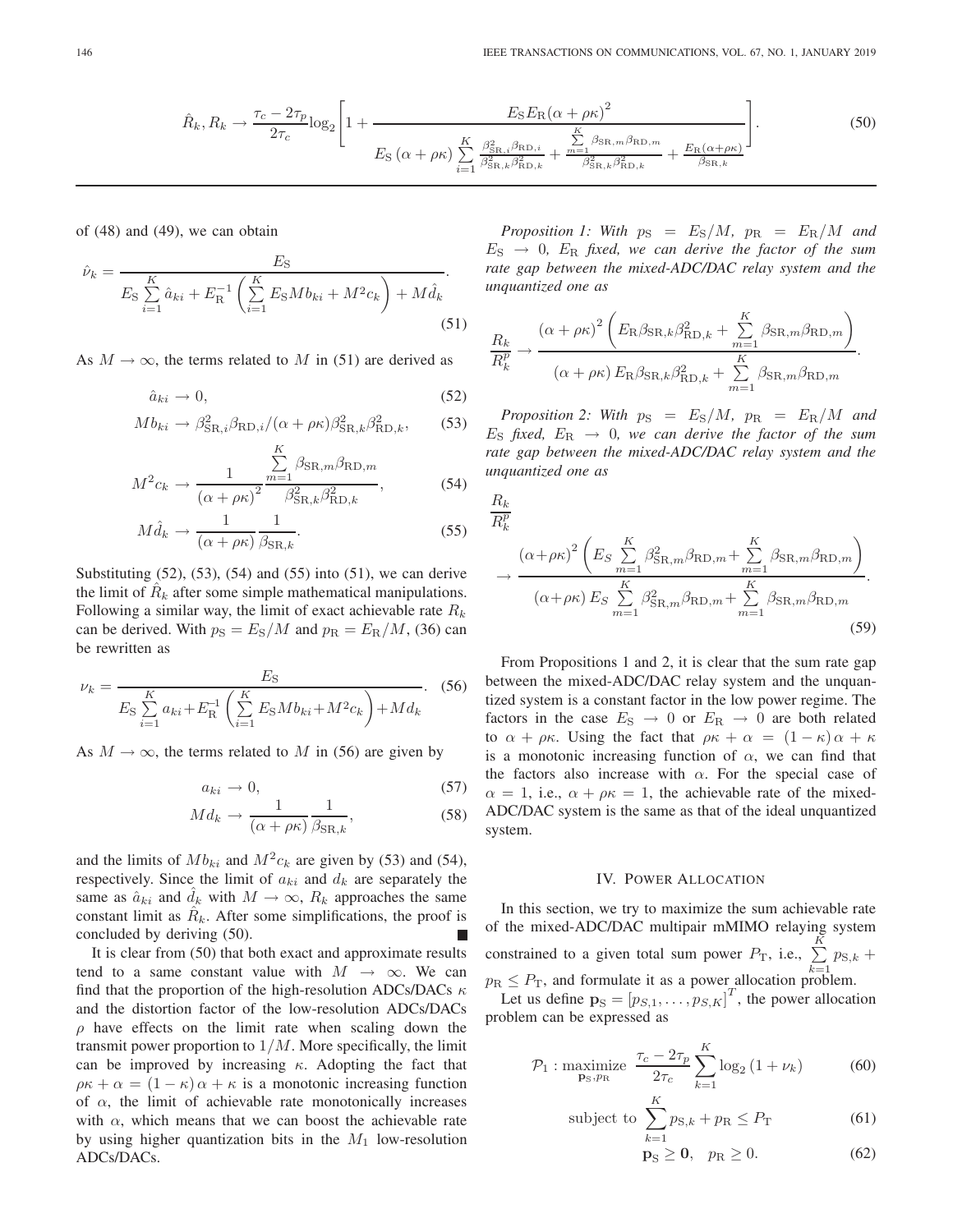Since  $log(·)$  is a monotonic increasing function, the problem  $\mathcal{P}_1$  can be reformulated as

$$
\mathcal{P}_2 : \underset{\mathbf{p}_S, p_R}{\text{minimize}} \prod_{k=1}^K (1 + \nu_k)^{-1}
$$
 (63)

subject to 
$$
\sum_{k=1}^{K} p_{\text{S},k} + p_{\text{R}} \le P_{\text{T}}
$$
 (64)

$$
\mathbf{p}_\mathrm{S} \geq \mathbf{0}, \quad p_\mathrm{R} \geq 0. \tag{65}
$$

Problem  $P_2$  is a general nonconvex complementary geometric program (CGP), which can be approximated by solving a sequence of GP problems. After that, we can use standard convex optimization tools (e.g., CVX) to solve the GP problems [35]. The detailed steps of the power allocation algorithm are provided in Algorithm 1. Following the successive approximation algorithm in [25], it is efficient to solve the power allocation problem.

**Algorithm 1** Successive Approximation Algorithm for  $\mathcal{P}_2$ 1) *Initialization*. Define a tolerance  $\epsilon$  and parameter  $\theta$ . Set  $j = 1$  and set the initial value  $\tilde{\nu}_k$  according to the SINR expression in Theorem 1 with  $p_{S,k} = \frac{P_T}{2K}$  and  $p_R = \frac{P_T}{2}$ . 2) *iteration* j. Compute  $\delta_k = \frac{\tilde{\nu}_k}{1+\tilde{\nu}_k}$ . Then solve the GP problem  $P_3$ :

$$
\mathcal{P}_3: \underset{\mathbf{p}_\mathrm{S}, p_\mathrm{R}}{\text{minimize}} \prod_{k=1}^K \nu_k^{-\delta_k} \tag{66}
$$

subject to 
$$
\theta^{-1}\tilde{\nu}_k \leq \nu_k \leq \theta \tilde{\nu}_k, \ k = 1, \cdots, K
$$
 (67)

$$
\nu_k p_{S,k}^{-1} \xi_k \le 1, \ k = 1, \cdots, K \tag{68}
$$

$$
\sum_{k=1} p_{\text{S},k} + p_{\text{R}} \le P_{\text{T}} \tag{69}
$$

$$
\mathbf{p}_{\mathrm{S}} \ge \mathbf{0}, p_{\mathrm{R}} \ge 0. \tag{70}
$$

Denote the optimal solutions by  $\nu_k$ <sup>(j)</sup>, for  $k = 1, \dots, K$ . 3) *Stopping criterion*. If  $\max_k |\nu_k^{(j)} - \tilde{\nu}_k| < \epsilon$ , stop; otherwise, go to step 4). 4) *Update initial values*. Set  $\nu_k = \nu_k^{(j)}$ , and  $j = j + 1$ . Go to step 2)

## V. NUMERICAL RESULTS

In this section, we conduct numerous simulations to verify the accuracy of the analytical results. Apart from that, insights are also provided. Then, the benefit of the proposed power allocation algorithm is demonstrated. Moreover, we investigate the energy efficiency to show the advantage of the mixed-ADC/DAC architecture.

In the Monte Carlo simulation, we assume that the users are distributed in a hexagonal cell with a radius of 1000 meters, while the minimum distance between the users and relay is  $r_{\text{min}}$  = 100 meters. The length of the coherence interval and pilot sequence are set as  $\tau_c = 20K$  and  $\tau_p = K$ , respectively. Furthermore, the large-scale fading coefficients are arbitrarily generated by  $\beta_{\text{SR},k} = z_k (r_{\text{SR},k}/r_{\text{min}})^{-\alpha}$  and  $\beta_{\text{RD},k} = z_k (r_{\text{RD},k}/r_{\text{min}})^{-\alpha}$ , where  $z_k$  is a log-normal random variable with standard derivation 8 dB,  $r_{\text{SR},k}$  and  $r_{\text{RD},k}$ 



Fig. 1. Sum achievable rate against the number of relay antennas M for  $p_S = 10$  dB,  $p_R = 10$  dB,  $K = 10$  and  $\kappa = 1/2$ .

represent the distances from the sources to the relay and destinations to the relay, respectively, and  $\alpha = 3.8$  denotes the pathloss exponent.

## *A. Achievable Rate*

In Fig. 1, the simulated achievable rate, the analytical exact result (35) and the approximate result (47) are plotted against the number of relay antennas. It can be seen that the analytical exact and approximate results, as well as simulation results are close to each other, which validates the correctness of our derived expressions. For a small number of antennas at the relay, the sum achievable rates for the cases of  $b = 1, 2, \infty$ matches well with each other. While as the quantization bits  $b$ increase, the gap between the approximate and simulated curves becomes small. Finally, better rate performance is achieved with a larger number of quantization bits  $(b > 1)$ .

In Fig. 2, we investigate the power scaling law of the mixed-ADC/DAC multipair mMIMO relaying system. The fraction of the number of high-resolution ADCs/DACs in the mixed-ADC/DAC architecture is  $\kappa = 0, 1/2$  and 1, respectively. It can be seen that the exact and approximate expressions tend to a constant for  $M \to \infty$ , and a higher value of  $\kappa$  increases the achievable rate, which agrees with Corollary 1.

#### *B. Power Allocation*

We show the impact of the efficient power allocation scheme on the sum achievable rate in Fig. 3. The uniform power allocation scheme, i.e.,  $p_S = \frac{P_T}{2K}$  and  $p_R = \frac{P_T}{K}$ , is also investigated as a benchmark for comparison. It is clear that the proposed optimal power allocation scheme significantly boosts the sum rate compared with the one of the unquantized system with uniform power allocation. This important finding demonstrates the significance of adopting an efficient power allocation scheme in the mixed-ADC/DAC multipair mMIMO relaying system.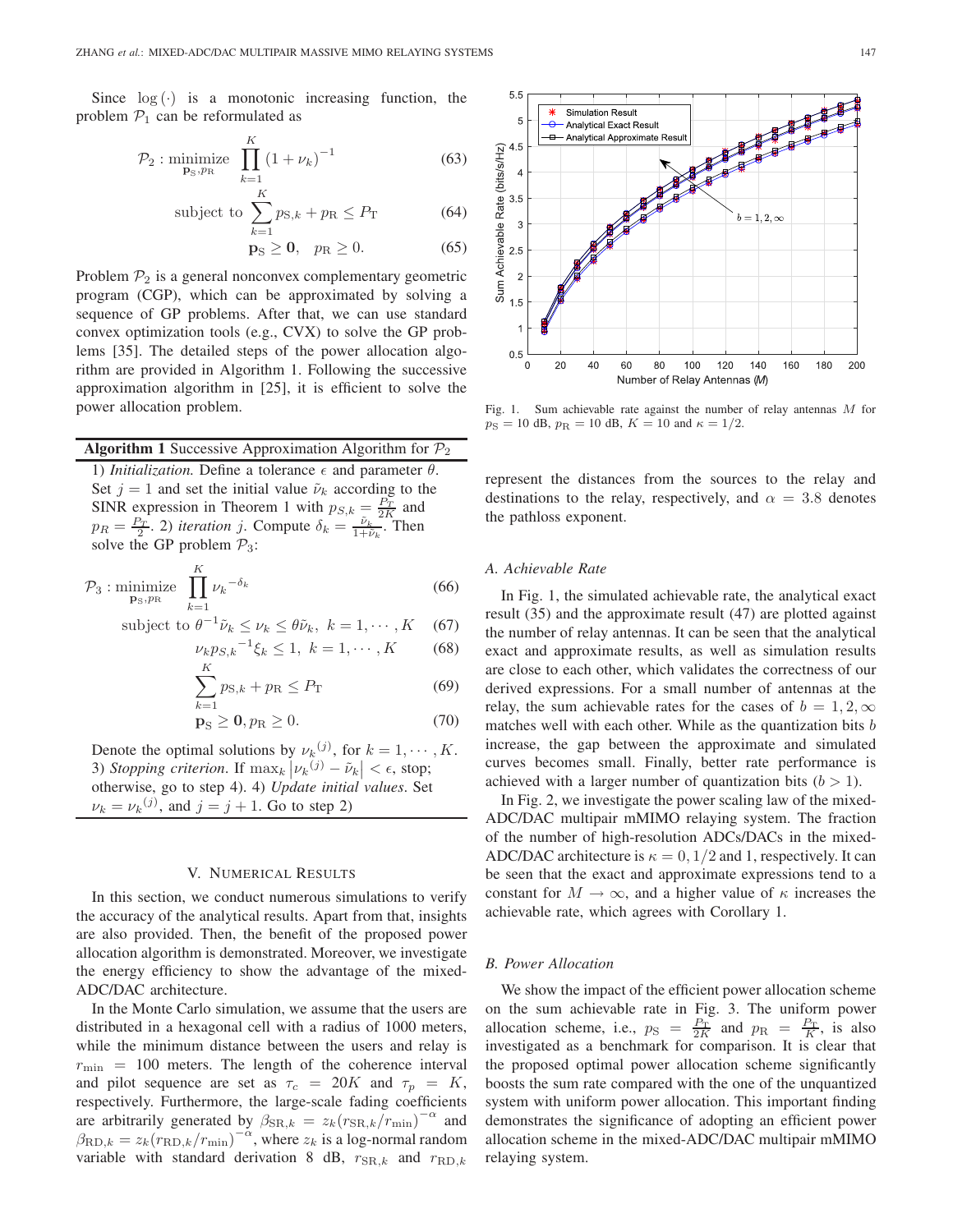

Fig. 2. Sum achievable rate against the number of relay antennas for  $p_S = 10$  dB,  $p_R = 10$  dB,  $K = 10$  and  $b = 1$ .



Fig. 3. Sum achievable rate against the number of relay antennas M for  $K = 10$ ,  $\kappa = 1/2$  and  $P_T = 10$  dB.

#### *C. Energy Efficiency*

Up to now, we have investigated the achievable rate of mixed-ADC/DAC multipair mMIMO relaying systems. As expected, under the same power allocation, the sum rate of unquantized system outperforms the one with mixedresolution ADCs/DACs, at the cost of expensive hardware and power consumption. There should be a fundamental trade-off between the achievable rate and energy efficiency, and therefore, we also study the energy efficiency of mixed-ADC/DAC multipair mMIMO relaying systems.

According to [21], the energy efficiency can be defined as

$$
\eta_{EE} = \frac{R \times B}{P_{\text{total}}} \text{bit/Joule},\tag{71}
$$

where  $R$  denotes the sum achievable rate,  $B$  refers to the transmission bandwidth assumed to be 20 MHz, and  $P_{total}$  is the total power consumption. Combining [21, eq. (43)] and [36, eq. (9)],  $P_{\text{total}}$  can be expressed as

$$
P_{\text{total}} = M (P_{\text{mix}} + P_{\text{filt}}) + 2P_{\text{syn}} + M_1 (cP_{\text{AGC}} + P_{\text{DAC}}^{L}) + M (P_{\text{LNA}} + P_{\text{mix}} + P_{\text{IFA}} + P_{\text{filt}}) + M_0 (P_{\text{AGC}} + P_{\text{ADC}}^{H}) + M_1 (cP_{\text{AGC}} + P_{\text{ADC}}^{L}) + M_0 (P_{\text{AGC}} + P_{\text{DAC}}^{H}),
$$
(72)

where  $P_{\text{mix}}$ ,  $P_{\text{filt}}$ ,  $P_{\text{syn}}$ ,  $P_{\text{LNA}}$ ,  $P_{\text{IFA}}$ ,  $P_{\text{filt}}$ ,  $P_{\text{AGC}}$ ,  $P_{\text{ADC}}^H$  $P_{\text{ADC}}^L$ ,  $P_{\text{DAC}}^H$  and  $P_{\text{DAC}}^L$  are the power consumption values for the mixer, the active filters at the transmitter side, the frequency synthesizer, low-noise amplifiers (LNA), the intermediate frequency amplifier (IFA), the active filters at the receiver side, the automatic gain control (AGC), highresolution ADCs, low-resolution ADCs, high-resolution DACs and low-resolution DACs, respectively. In addition, c denotes the flag related to quantization bits of low-resolution ADCs, which is given by

$$
c = \begin{cases} 0, & b = 1, \\ 1, & b > 1. \end{cases}
$$
 (73)

According to [37], the power consumed in DACs and ADCs can be respectively expressed in terms of the number of quantization bits as

$$
P_{\text{DAC}} = \frac{1}{2} V_{dd} I_0 \left( 2^b - 1 \right) + b C_p \left( 2B + f_{cor} \right) V_{dd}^2, \tag{74}
$$

$$
P_{\text{ADC}} = \frac{3V_{dd}^2 L_{\text{min}} \left(2B + f_{cor}\right)}{10^{-0.1525b + 4.838}},\tag{75}
$$

where  $b$  denotes the quantization bits,  $B$  is the bandwidth of the original signal assumed to be 20 MHz,  $V_{dd}$  is the power supply of converter,  $I_0$  is the unit current source corresponding to the least significant bit (LSB),  $C_p$  is the parasitic capacitance of each switch in the converter,  $L_{min}$  is the minimum channel length for the given CMOS technology,  $f_{cor}$  is the corner frequency of the  $1/f$  noise and all those parameters are specifically defined in [37]. (74) holds for binary-weighted current-steering DACs [37] and (75) is established for the complete class of CMOS Nyquist-rate high speed ADCs [38]. In numerical examples, we consider the following classical values:  $P_{\text{mix}} = 30.3 \text{ mW}, P_{\text{filt}} = P_{\text{filt}} = 2.5 \text{ mW}, P_{\text{syn}} =$ 50.0 mW,  $P_{\text{LNA}} = 20$  mW,  $P_{\text{IFA}} = 3$  mW and  $P_{\text{AGC}} = 2$  mW as in [21] and [36], and the power consumption values of other various circuit blocks have been discussed in [37].

The energy efficiency of mixed-ADC/DAC multipair mMIMO relaying systems against the quantization bits is illustrated in Fig. 4. It is clear from the figure that the relay adopting pure low-resolution ADCs/DACs attains the best energy efficiency. That means the energy efficiency increases with the proportion of the number of low-resolution ADCs/DACs  $(1 - \kappa)$  in the mixed-ADC/DAC architecture. Although the pure low-resolution ADC/DAC architecture can achieve better energy efficiency than the mixed-ADC/DAC architecture, as shown in 1, the spectral efficiency of the lowresolution ADC/DAC architecture is much lower than that of the mixed-ADC/DAC architecture. Moreover, the channel estimation in the mixed-ADC/DAC architecture is more tractable than that in the low-resolution ADC/DAC architecture due to the use of partial high-resolution ADCs. Moreover, the pure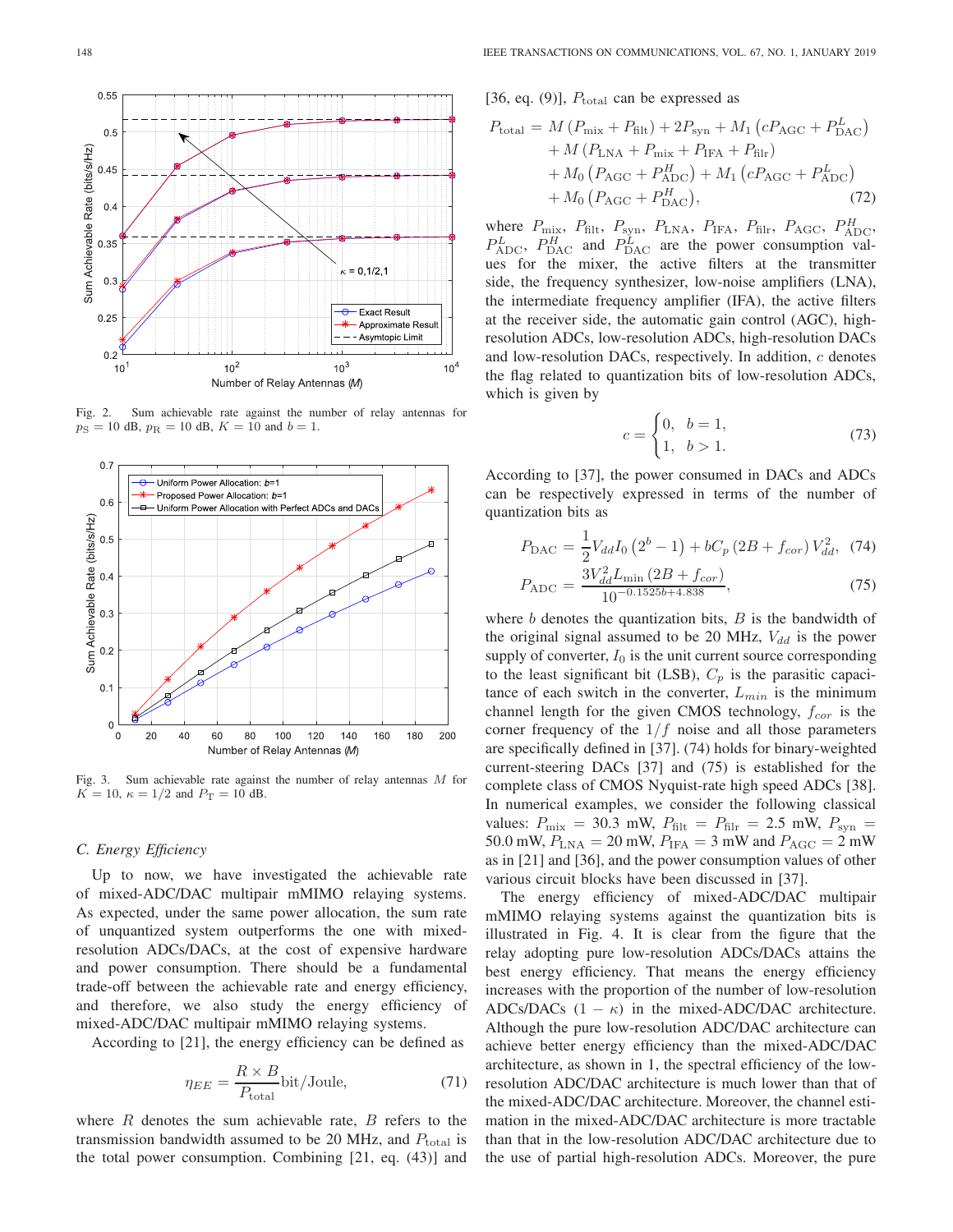

Fig. 4. Energy efficiency of multipair mMIMO relaying systems with mixedresolution ADCs/DACs against the number of low-resolution quantization bits b for  $p<sub>S</sub> = 10$  dB,  $p<sub>R</sub> = 10$  dB and  $K = 10$ .

low-resolution ADCs/DACs has low spectrum efficiency. Fig. 4 indicates that we can achieve a better spectral efficiency by reducing the burden of power consumption considerably by using the mixed-ADC/DAC architecture.

## VI. CONCLUSIONS

In this paper, we investigated the achievable rate of a multipair mMIMO relaying system with mixed-resolution ADCs and DACs at the relay. Both exact and approximate closed-form expressions for the achievable rate were derived. Then, we proved that the transmit power of each users can be scaled down as  $1/M$  for the considered system. Despite the rate loss due to the use of low-resolution ADCs and DACs, employing massive antenna arrays still enables high achievable rate and large power saving. Furthermore, we proposed an efficient power allocation scheme, which can compensate for the rate degradation caused by low-resolution ADCs and DACs. Finally, the energy efficiency was investigated, and showed that the mixed-ADC/DAC architecture can attain a considerable rate and energy efficiency simultaneously, which is promising for practical mMIMO relaying systems.

$$
\begin{array}{c} \text{APPENDIX A} \\ \text{PROOF of LEMMA 1} \\ \text{For } \mathbb{E}\left\{\left\|\tilde{\mathbf{x}}_{\mathrm{R}}\right\|^{2}\right\}=\mathbb{E}\left\{\left\|\tilde{\mathbf{x}}_{\mathrm{R}0}\right\|^{2}\right\}+\mathbb{E}\left\{\left\|\tilde{\mathbf{x}}_{\mathrm{R}1}\right\|^{2}\right\}, \text{ we first} \end{array}
$$

A. Calculate 
$$
\mathbb{E}\left\{\|\tilde{\mathbf{x}}_{R0}\|^2\right\}
$$
  
\n
$$
\mathbf{R}_{\tilde{\mathbf{x}}_{R0}\tilde{\mathbf{x}}_{R0}} = \mathbf{G}_{RDD}^* \mathbf{G}_{SR0}^H \mathbf{R}_{\tilde{\mathbf{y}}_{R0}\tilde{\mathbf{y}}_{R0}} \mathbf{G}_{SR0} \mathbf{G}_{RD0}^T + \mathbf{G}_{RDD}^* \mathbf{G}_{SR0} \mathbf{G}_{RD0}^T \mathbf{H}_{RD0}^T + \mathbf{G}_{RD0}^* \mathbf{G}_{SR1} \mathbf{R}_{\tilde{\mathbf{y}}_{R1}\tilde{\mathbf{y}}_{R0}} \mathbf{G}_{SR0} \mathbf{G}_{RD0}^T + \mathbf{G}_{RD0}^* \mathbf{G}_{SR1}^H \mathbf{R}_{\tilde{\mathbf{y}}_{R1}\tilde{\mathbf{y}}_{R1}} \mathbf{G}_{SR1} \mathbf{G}_{RD0}^T = \mathbf{Q}_1 + \mathbf{Q}_2 + \mathbf{Q}_3 + \mathbf{Q}_4, \qquad (76)
$$

where  $\mathbf{R}_{\tilde{\mathbf{y}}_{\text{R}0}\tilde{\mathbf{y}}_{\text{R}0}}$ ,  $\mathbf{R}_{\tilde{\mathbf{y}}_{\text{R}1}}$ ,  $\mathbf{R}_{\tilde{\mathbf{y}}_{\text{R}1}}$  and  $\mathbf{R}_{\tilde{\mathbf{y}}_{\text{R}1}}$  are separately given by (17) to (20) and **O** and **O** and **O** are rately given by (17) to (20), and  $\mathbf{Q}_1$ ,  $\mathbf{Q}_2$ ,  $\mathbf{Q}_3$  and  $\mathbf{Q}_4$  are defined as the four parts of  $\mathbf{R}_{\tilde{\mathbf{x}}_{\text{R0}} \tilde{\mathbf{x}}_{\text{R0}}}$ , respectively.

$$
\mathbb{E}\left\{\mathbf{Q}_{1}\right\} = \mathbb{E}\left\{\mathbf{G}_{\text{RDO}}^{*}\mathbf{G}_{\text{SRO}}^{H}\mathbf{G}_{\text{SRO}}\mathbf{P}_{S}\mathbf{G}_{\text{SRO}}^{H}\mathbf{G}_{\text{SRO}}\mathbf{G}_{\text{RDO}}^{T}\right\} + \mathbb{E}\left\{\mathbf{G}_{\text{RDO}}^{*}\mathbf{G}_{\text{SRO}}^{H}\mathbf{G}_{\text{SRO}}\mathbf{G}_{\text{RDO}}^{T}\right\}.
$$
 (77)

Using 
$$
\mathbb{E}\left\{\|\mathbf{g}_{\text{S}\text{R0},m}\|^4\right\} = M_0 \left(M_0 + 1\right) \beta_{\text{SR},m}^2
$$
, we have  
\n
$$
\mathbb{E}\left\{\mathbf{G}_{\text{R}\text{D0}}^* \mathbf{G}_{\text{S}\text{R0}}^H \mathbf{G}_{\text{S}\text{R0}} \mathbf{G}_{\text{R}\text{D0}}^T\right\}
$$
\n
$$
= M_0 \sum_{m=1}^K \beta_{\text{SR},m} \beta_{\text{RD},m} \mathbf{I}_{M0}, \tag{78}
$$
\n
$$
\mathbb{E}\left\{\mathbf{G}_{\text{R}\text{D0}}^* \mathbf{G}_{\text{S}\text{R0}}^H \mathbf{G}_{\text{S}\text{R0}} \mathbf{P}_S \mathbf{G}_{\text{S}\text{R0}}^H \mathbf{G}_{\text{S}\text{R0}} \mathbf{G}_{\text{R}\text{D0}}^T\right\}
$$

$$
= M_0 \sum_{m=1}^{K} \beta_{\text{SR},m} \beta_{\text{RD},m} \left( \sum_{i=1}^{K} p_{\text{S},i} \beta_{\text{SR},i} + M_0 p_{\text{S},m} \beta_{\text{SR},m} \right) \times \mathbf{I}_{M0}.
$$
 (79)

Then substituting (79) and (78) into (77), we directly obtain

$$
\mathbb{E}\left\{\mathbf{Q}_{1}\right\} = M_{0} \sum_{m=1}^{K} \beta_{\text{SR},m} \beta_{\text{RD},m}
$$

$$
\times \left(\sum_{i=1}^{K} p_{\text{S},i} \beta_{\text{SR},i} + M_{0} p_{\text{S},m} \beta_{\text{SR},m} + 1\right) \mathbf{I}_{M0}.
$$
(80)

Similar to the computation of  $\mathbf{Q}_1$ , the expectation of  $\mathbf{Q}_2$ ,  $\mathbf{Q}_3$ and  $\mathbf{Q}_4$  can be derived respectively as

$$
\mathbb{E}\left\{\mathbf{Q}_2\right\} = \alpha M_0 \ M_1 \sum_{m=1}^{K} p_{\mathbf{S},m} \beta_{\mathbf{S}\mathbf{R},m}^2 \beta_{\mathbf{R}\mathbf{D},m} \mathbf{I}_{M0},\tag{81}
$$

$$
\mathbb{E}\left\{\mathbf{Q}_3\right\} = \alpha M_0 \ M_1 \sum_{m=1}^{K} p_{\mathbf{S},m} \beta_{\mathbf{S}\mathbf{R},m}^2 \beta_{\mathbf{R}\mathbf{D},m} \mathbf{I}_{M0}.
$$
 (82)

$$
\mathbb{E}\left\{\mathbf{Q}_{4}\right\} = \alpha^{2} M_{1} \sum_{m=1}^{K} \beta_{\text{SR},m} \beta_{\text{RD},m}
$$

$$
\times \left(\sum_{i=1}^{K} p_{\text{S},i} \beta_{\text{SR},i} + M_{1} p_{\text{S},m} \beta_{\text{SR},m} + 1\right) \mathbf{I}_{M0}
$$

$$
+ \alpha \rho \mathbb{E}\left\{\mathbf{G}_{\text{RD}0}^{*} \mathbf{G}_{\text{SR}1}^{H} \mathbf{R}_{\mathbf{n}_{\text{qa}}} \mathbf{G}_{\text{SR}1} \mathbf{G}_{\text{RD}0}^{T}\right\}. (83)
$$

where

$$
\mathbb{E}\left\{\mathbf{G}_{\text{RD}0}^{*}\mathbf{G}_{\text{SR}1}^{H}\mathbf{R}_{\mathbf{n}_{\text{qa}}\mathbf{n}_{\text{qa}}}\mathbf{G}_{\text{SR}1}\mathbf{G}_{\text{RD}0}^{T}\right\}
$$
\n
$$
= \mathbb{E}\left\{\mathbf{G}_{\text{RD}0}^{*}\mathbb{E}\left[\mathbf{G}_{\text{SR}1}^{H}\text{diag}\left(\mathbf{G}_{\text{SR}1}\mathbf{P}_{S}\mathbf{G}_{\text{SR}1}^{H}\right)\mathbf{G}_{\text{SR}1}\right]\mathbf{G}_{\text{RD}0}^{T}\right\}
$$
\n
$$
+ M_{1} \sum_{m=1}^{K} \beta_{\text{SR},m} \beta_{\text{RD},m} \mathbf{I}_{M0}.
$$
\n(84)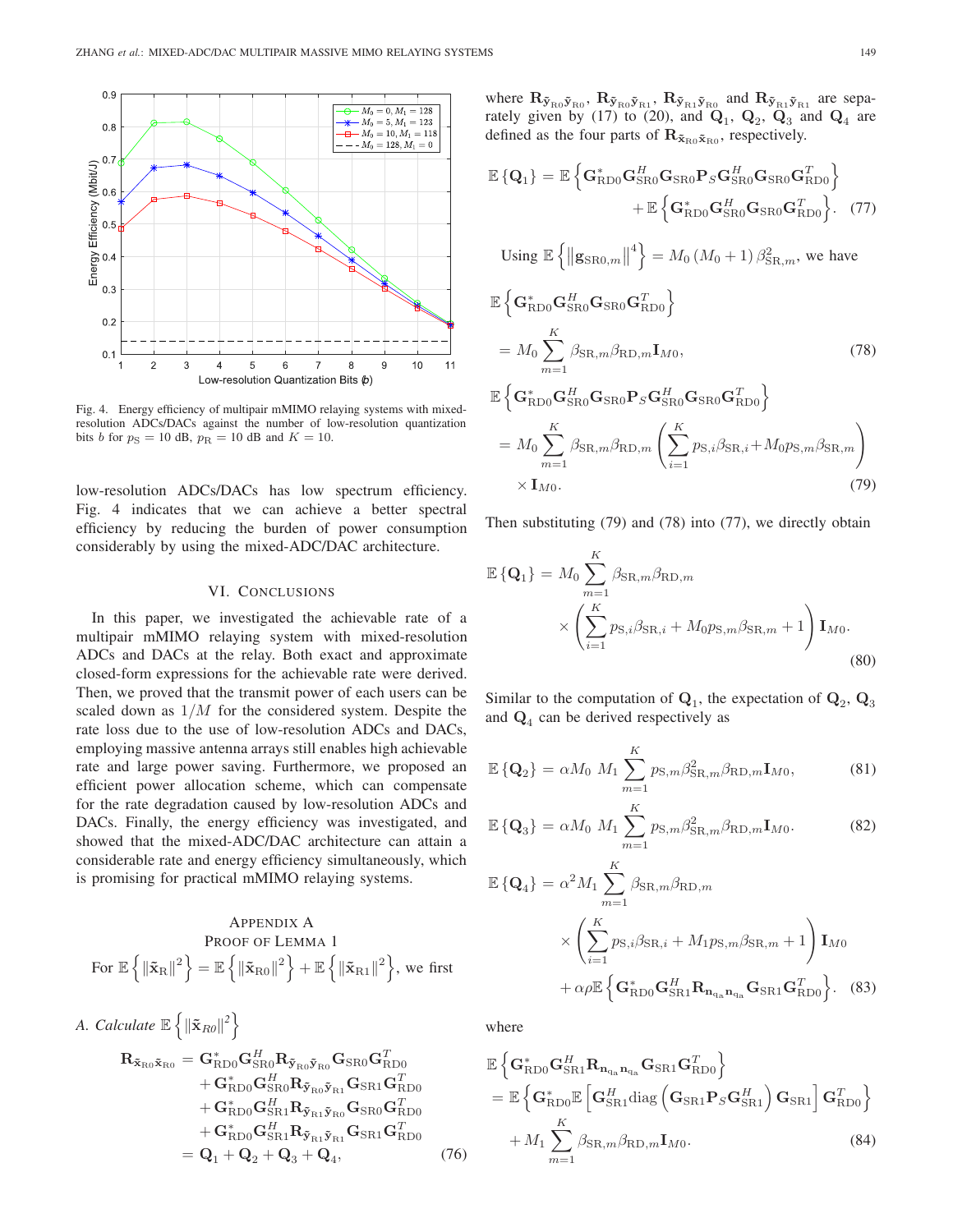The expectation of the diagonal term can be decomposed as

$$
\mathbb{E}\left\{\mathbf{g}_{\text{SR1},i}^{H}\text{diag}\left(\mathbf{G}_{\text{SR1}}\mathbf{P}_{S}\mathbf{G}_{\text{SR1}}^{H}\right)\mathbf{g}_{\text{SR1},j}\right\}\n=\n\begin{cases}\n0, i \neq j, \\
\sum_{m=1}^{M_{1}} p_{S,n}\mathbb{E}\left\{|g_{\text{SR1},mn}|^{4}\right\} \\
+ \sum_{m=1}^{M_{1}} \sum_{i\neq n} p_{S,i}\mathbb{E}\left\{|g_{\text{SR1},mn}|^{2}\right\}\mathbb{E}\left\{|g_{\text{SR1},mi}|^{2}\right\}, \\
i=j=n.\n\end{cases}
$$
\n(85)

Applying the fact that  $\mathbb{E}\left\{|g_{\text{SR1},mn}|^4\right\} = 2\beta_{\text{SR},n}^2$ , (85) can be expressed as

$$
\mathbb{E}\left\{\mathbf{g}_{\text{SR1},i}^{H}\text{diag}\left(\mathbf{G}_{\text{SR1}}\mathbf{P}_{S}\mathbf{G}_{\text{SR1}}^{H}\right)\mathbf{g}_{\text{SR1},j}\right\}\n= \n\begin{cases}\n0, & i \neq j, \\
M_{1}\beta_{\text{SR},n}\left(\sum_{i=1}^{K}p_{S,i}\beta_{\text{SR},i} + p_{S,n}\beta_{\text{SR},n}\right), & i = j = n.\n\end{cases}
$$
\n(86)

Substituting (86) into (84), we can obtain

$$
\mathbb{E}\left\{\mathbf{G}_{\text{RDO}}^{*}\mathbf{G}_{\text{SRI}}^{H}\mathbf{R}_{\mathbf{n}_{\text{q}_{\text{a}}}\mathbf{n}_{\text{q}_{\text{a}}}}\mathbf{G}_{\text{SRI}}\mathbf{G}_{\text{RDO}}^{T}\right\}
$$
\n
$$
= M_{1} \sum_{m=1}^{K} \beta_{\text{SR},m} \beta_{\text{RD},m} \left(\sum_{i=1}^{K} p_{\text{S},i} \beta_{\text{SR},i} + p_{\text{S},m} \beta_{\text{SR},m} + 1\right)
$$
\n
$$
\times \mathbf{I}_{M0}.
$$
\n(87)

With the help of (83) and (87), we derive  $\mathbb{E} \{ \mathbf{Q}_4 \}$  as

$$
\mathbb{E}\left\{\mathbf{Q}_{4}\right\} \n= \alpha M_{1} \sum_{m=1}^{K} \beta_{\text{SR},m} \beta_{\text{RD},m} \n\times \left(\sum_{i=1}^{K} p_{\text{S},i} \beta_{\text{SR},i} + \alpha M_{1} p_{\text{S},m} \beta_{\text{SR},m} + \rho p_{\text{S},m} \beta_{\text{SR},m} + 1\right) \n\times \mathbf{I}_{M0}.
$$
\n(88)

Combining (80), (81), (82) and (88), we can derive

$$
\mathbb{E}\left\{\mathbf{R}_{\tilde{\mathbf{x}}_{\text{R}0}\tilde{\mathbf{x}}_{\text{R}0}}\right\} = \mathbb{E}\left\{\mathbf{R}_{\mathbf{x}_{\text{R}0}\mathbf{x}_{\text{R}0}}\right\} = \mu\mathbf{I}_{M0}.\tag{89}
$$

$$
\mathbb{E}\left\{\left\|\tilde{\mathbf{x}}_{\text{RO}}\right\|^2\right\} = \mathbb{E}\left\{\left\|\mathbf{x}_{\text{RO}}\right\|^2\right\} = \mu M_0. \tag{90}
$$

B. Calculate 
$$
\mathbb{E}\left\{\|\tilde{\mathbf{x}}_{Rl}\|^2\right\}
$$
  

$$
\mathbb{E}\left\{\|\tilde{\mathbf{x}}_{R1}\|^2\right\} = \alpha^2 \mathbb{E}\left\{\|\mathbf{x}_{R1}\|^2\right\} + \mathbb{E}\left\{\mathbf{n}_{q_D}^H \mathbf{n}_{q_D}\right\}.
$$
 (91)

Similar to the calculation of (89) and (90),  $\mathbb{E} \{ \mathbf{R}_{\mathbf{x}_{\text{R0}} \mathbf{x}_{\text{R0}}} \}$  and  $\mathbb{E}\left\{\|\mathbf{x}_{\text{R1}}\|^2\right\}$  can be respectively expressed as

$$
\mathbb{E}\left\{\mathbf{R}_{\mathbf{x}_{\text{R1}}\mathbf{x}_{\text{R1}}}\right\} = \mu \mathbf{I}_{M1},\tag{92}
$$

$$
\mathbb{E}\left\{\left\|\mathbf{x}_{\mathrm{R1}}\right\|^2\right\} = \mu M_1. \tag{93}
$$

As for  $\mathbb{E} \left\{ \mathbf{n}_{q_D}^H \mathbf{n}_{q_D} \right\}$ , considering (15) and (92), we can derive  $\mathbf{R}_{\mathbf{n}_{\text{q}_D}}$  as

$$
\mathbb{E}\left\{\mathbf{R}_{\mathbf{n}_{q_D}}\right\} = \alpha \rho \mathbb{E}\left\{\mathbf{R}_{\mathbf{x}_{R1}\mathbf{x}_{R1}}\right\} = \alpha \rho \mu \mathbf{I}_{M1}.
$$
 (94)

Hence,

$$
\mathbb{E}\left\{\mathbf{n}_{\mathbf{q}_D}^H\mathbf{n}_{\mathbf{q}_D}\right\} = \alpha \rho \mu M_1. \tag{95}
$$

Substituting (93) and (95) into (91), we can directly obtain

$$
\mathbb{E}\left\{\left\|\tilde{\mathbf{x}}_{\text{R1}}\right\|^2\right\} = \mu \alpha M_1. \tag{96}
$$

Therefore,  $\mathbb{E}\left\{\|\tilde{\mathbf{x}}_{\text{R}}\|^2\right\} = \mathbb{E}\left\{\|\tilde{\mathbf{x}}_{\text{R}0}\|^2\right\} + \mathbb{E}\left\{\|\tilde{\mathbf{x}}_{\text{R}1}\|^2\right\} = \mathbb{E}\left\{\|\tilde{\mathbf{x}}_{\text{R}2}\|^2\right\}$  $\mu (M_0 + \alpha M_1)$ . The proof is concluded.

# APPENDIX B

# PROOF OF THEOREM 1

The argument of the log function in the right-hand side of (27) consists of six terms: 1) desired signal power  $A_k$ ; 2) estimation error  $B_k$ ; 3) inter-pair interference  $C_k$ ; 4) noise at the relay  $D_k$  and  $E_k$ ; 5) quantization noise of ADCs  $F_k$ ; 6) quantization noise of DACs  $G_k$ .

# *A. Compute* A<sup>k</sup>

Since

$$
\mathbb{E}\left\{T_{k,k}\right\} = \gamma \left(M_0 + \alpha M_1\right)^2 \beta_{\text{SR},k} \beta_{\text{RD},k},\tag{97}
$$

we have

$$
A_k = p_{S,k} \gamma^2 (M_0 + \alpha M_1)^4 \beta_{\text{SR},k}^2 \beta_{\text{RD},k}^2.
$$
 (98)

*B. Compute* B<sup>k</sup>

$$
B_k = p_{S,k} \text{Var}(T_{k,k}) = p_{S,k} \mathbb{E}\left\{ |T_{k,k}|^2 \right\} - A_k, \quad (99)
$$

We define  $t_1$  to  $t_{10}$  as the decomposed terms of  $\mathbb{E} \left\{ T_{k,i} T_{k,i}^H \right\}$ in order. Note that the undefined terms in  $t_k$  mean that they are included in the expressions if and only if  $i = k$ .

$$
t_{1} = \mathbb{E}\Big\{\mathbf{g}_{\text{RD0},k}^{T}\mathbf{G}_{\text{RD0}}^{*}\mathbf{G}_{\text{SR0}}^{H}\mathbf{g}_{\text{SR0},i}\mathbf{g}_{\text{SR0}}^{H}\mathbf{G}_{\text{SR0}}\mathbf{G}_{\text{RD0}}^{T}\mathbf{g}_{\text{RD0},k}^{*}\Big\}
$$
  
\n
$$
= M_{0}^{2}\beta_{\text{SR},i}\beta_{\text{RD},k}(M_{0}\beta_{\text{SR},k}\beta_{\text{RD},k} + \sum_{m=1}^{K} \beta_{\text{SR},m}\beta_{\text{RD},m}
$$
  
\n
$$
+ M_{0}\beta_{\text{SR},i}\beta_{\text{RD},i}) + M_{0}^{4}\beta_{\text{SR},k}^{2}\beta_{\text{RD},k}^{2},
$$
  
\n
$$
t_{2} = \mathbb{E}\Big\{\alpha^{2}\mathbf{g}_{\text{RD0},k}^{T}\mathbf{G}_{\text{RD0}}^{*}\mathbf{G}_{\text{SR1}}^{H}\mathbf{g}_{\text{SR1},i}\mathbf{g}_{\text{SR1},i}^{H}\mathbf{G}_{\text{SR1}}\Big\}
$$
  
\n
$$
\times \mathbf{G}_{\text{RD0}}^{T}\mathbf{g}_{\text{RD0},k}^{*}\Big\}
$$
 (100)

$$
= \alpha^2 M_0 M_1 \beta_{\text{SR},i} \beta_{\text{RD},k} (M_0 \beta_{\text{SR},k} \beta_{\text{RD},k} + \sum_{m=1}^K \beta_{\text{SR},m} \beta_{\text{RD},m} + M_1 \beta_{\text{SR},i} \beta_{\text{RD},i}) + \alpha^2 M_0^2 M_1^2 \beta_{\text{SR},k}^2 \beta_{\text{RD},k}^2, \qquad (101)
$$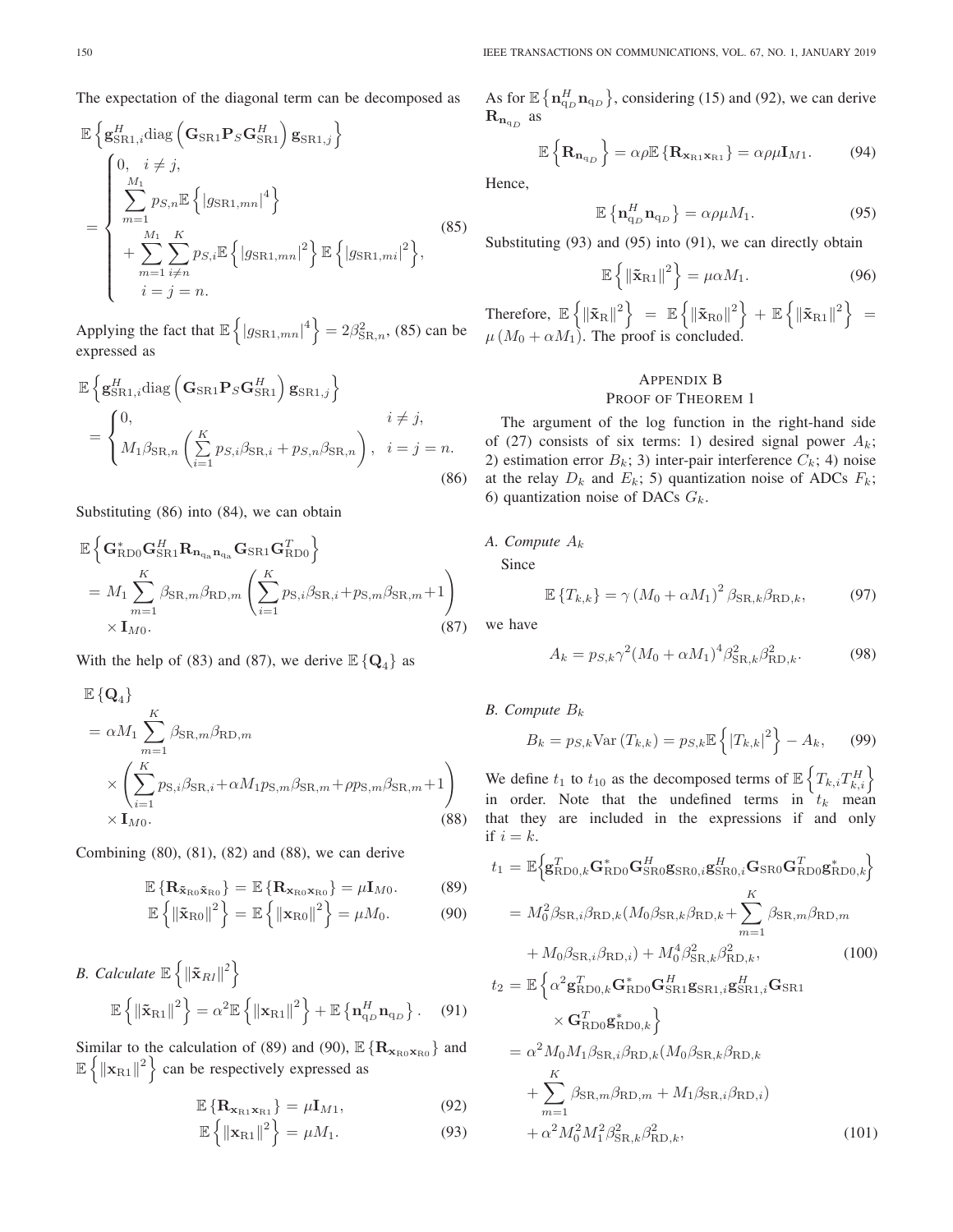$$
t_3 = \mathbb{E} \left\{ \alpha^2 \mathbf{g}_{RD1,k}^T \mathbf{G}_{RD1}^* \mathbf{G}_{RD0}^H \mathbf{g}_{SR0,i}^H \mathbf{g}_{SR0,i}^H \right\}
$$
  
\n
$$
\times \mathbf{G}_{SR0} \mathbf{G}_{RD1}^T \mathbf{g}_{RD1,k}^* \right\}
$$
  
\n
$$
= \alpha^2 M_0 M_1 \beta_{SR,i} \beta_{RD,k} (M_1 \beta_{SR,k} \beta_{RD,k} )
$$
  
\n
$$
+ \sum_{m=1}^K \beta_{SR,m} \beta_{RD,m} + M_0 \beta_{SR,i} \beta_{RD,i} )
$$
  
\n
$$
+ \alpha^2 M_0^2 M_1^2 \beta_{SR,k}^2 \beta_{RD,k}^2 ,
$$
  
\n
$$
t_4 = \mathbb{E} \left\{ \alpha^4 \mathbf{g}_{RD1,k}^T \mathbf{G}_{RD1}^* \mathbf{G}_{SR1}^H \mathbf{g}_{SR1,i} \mathbf{g}_{SR1,i}^H \right\}
$$
  
\n
$$
\times \mathbf{G}_{SR1} \mathbf{G}_{RD1}^T \mathbf{g}_{RD1,k}^* \right\}
$$
  
\n
$$
= \alpha^4 M_1^2 \beta_{SR,i} \beta_{RD,k} (M_1 \beta_{SR,k} \beta_{RD,k} + \sum_{m=1}^K \beta_{SR,m} \beta_{RD,m} )
$$
  
\n
$$
+ M_1 \beta_{SR,i} \beta_{RD,i} \right) + \alpha^4 M_1^4 \beta_{SR,k}^2 \beta_{RD,k}^2 ,
$$
  
\n
$$
t_5 = \mathbb{E} \left\{ \alpha \mathbf{g}_{RD0,k}^T \mathbf{G}_{RD0}^* \mathbf{G}_{SR0}^H \mathbf{g}_{SR0,i} \mathbf{g}_{SR1,i}^H \mathbf{G}_{SR1} )
$$
  
\n
$$
\times \mathbf{G}_{RD0}^T \mathbf{g}_{RD0,k}^* \right\}
$$
  
\n
$$
= \alpha M_0^2 M_1 \beta_{SR,i}^2 \beta_{RD,k} (R_{RD,i} + M_0 \beta_{RD,k}),
$$
  
\n
$$
t_6 = \mathbb{E} \left\{ \alpha \mathbf
$$

$$
= \alpha M_0^2 M_1 \beta_{\text{SR},k} \beta_{\text{RD},k}^2 (\beta_{\text{SR},i} + M_0 \beta_{\text{SR},k}), \tag{105}
$$

$$
t_7 = \mathbb{E}\left\{\alpha^2 \mathbf{g}_{\text{RDO},k}^T \mathbf{G}_{\text{RDO}}^* \mathbf{G}_{\text{SRO}}^H \mathbf{g}_{\text{SRA},i}^H \mathbf{G}_{\text{SRI}}\right.\times \mathbf{G}_{\text{RDI}}^T \mathbf{g}_{\text{RDI},k}^* \right\}= \alpha^2 M_0^2 M_1^2 \beta_{\text{SR},k}^2 \beta_{\text{RD},k}^2, \tag{106}
$$

$$
t_8 = \mathbb{E}\left\{\alpha^2 \mathbf{g}_{\text{RDO},k}^T \mathbf{G}_{\text{RDO}}^* \mathbf{G}_{\text{SR1}}^H \mathbf{g}_{\text{SR1},i} \mathbf{g}_{\text{SR0},i}^H \mathbf{G}_{\text{SR0}}\right\}
$$

$$
\times \mathbf{G}_{\text{RD1}}^T \mathbf{g}_{\text{RD1},k}^* \right\}
$$

$$
= \alpha^2 M_0^2 M_1^2 \beta_{\text{SR},k}^2 \beta_{\text{RD},k}^2,\tag{107}
$$

$$
t_9 = \mathbb{E}\left\{\alpha^3 \mathbf{g}_{\text{RDO},k}^T \mathbf{G}_{\text{RDO}}^* \mathbf{G}_{\text{SR1}}^H \mathbf{g}_{\text{SR1},i} \mathbf{g}_{\text{SR1},i}^H \mathbf{G}_{\text{SR1}}
$$

$$
\times \mathbf{G}_{\text{RD1}}^T \mathbf{g}_{\text{RD1},k}^*
$$
  
=  $\alpha^3 M_0 M_1^2 \beta_{\text{SR},k} \beta_{\text{RD},k}^2 (\beta_{\text{SR},i} + M_1 \beta_{\text{SR},k}),$  (108)

$$
t_{10} = \alpha^3 M_0 M_1^2 \beta_{\text{SR},i}^2 \beta_{\text{RD},k} (\beta_{\text{RD},i} + M_1 \beta_{\text{RD},k}).
$$
 (109)

With the help of  $(100)$ – $(109)$ , we have

$$
\mathbb{E}\left\{T_{k,i}T_{k,i}^H\right\} = \gamma^2 \Big(t_1 + t_2 + t_3 + t_4 + 2t_5 + 2t_6 + 2t_7 + 2t_8 + 2t_9 + 2t_{10}\Big). \tag{110}
$$

After some simplifications with  $i = k$ , we can obtain (29).

# $C.$  Compute  $C_k$

Similar to the calculation of  $B_k$ , We can derive the expression (31) of  $C_k$ .

#### *D.* Compute  $D_k$  and  $E_k$

Similar to the calculation of  $B_k$ , we can obtain (32) and (33).

E. Compute 
$$
F_k
$$

$$
F_k = \gamma^2 \mathbb{E} \left\{ \left| \mathbf{g}_{\text{RDO},k}^T \mathbf{G}_{\text{RDO}}^* \mathbb{E} \left\{ \mathbf{G}_{\text{SR1}}^H \mathbf{R}_{\mathbf{n}_{\text{qa}}} \mathbf{G}_{\text{SR1}} \right\} \right. \times \mathbf{G}_{\text{RDO}}^T \mathbf{g}_{\text{RDO},k}^* + \alpha \mathbf{g}_{\text{RDO},k}^T \mathbf{G}_{\text{RDO}}^* \times \mathbb{E} \left\{ \mathbf{G}_{\text{SR1}}^H \mathbf{R}_{\mathbf{n}_{\text{qa}}} \mathbf{n}_{\text{qa}}} \mathbf{G}_{\text{SR1}} \right\} \mathbf{G}_{\text{RD1}}^T \mathbf{g}_{\text{RD1},k}^* + \alpha \mathbf{g}_{\text{RD1},k}^T \mathbf{G}_{\text{RD1}}^* \mathbb{E} \left\{ \mathbf{G}_{\text{SR1}}^H \mathbf{R}_{\mathbf{n}_{\text{qa}}} \mathbf{n}_{\text{qa}}} \mathbf{G}_{\text{SR1}} \right\} \times \mathbf{G}_{\text{RDO}}^T \mathbf{g}_{\text{RDO},k}^* + \alpha^2 \mathbf{g}_{\text{RD1},k}^T \mathbf{G}_{\text{RD1}}^* \times \mathbb{E} \left\{ \mathbf{G}_{\text{SR1}}^H \mathbf{R}_{\mathbf{n}_{\text{qa}}} \mathbf{G}_{\text{SR1}} \right\} \mathbf{G}_{\text{RD1}}^T \mathbf{g}_{\text{RD1},k}^* \right\}. (111)
$$

Using results in (86), we have

$$
\mathbb{E}\left\{ \mathbf{G}_{\text{SR1}}^H \mathbf{R}_{\mathbf{n}_{\text{q}_{\text{a}}}\mathbf{n}_{\text{q}_{\text{a}}}} \mathbf{G}_{\text{SR1}} \right\} = \text{diag}\left(a_1, \dots, a_K\right), \quad (112)
$$

where  $a_n = M_1 \beta_{\text{SR},n} \left( \frac{K}{\sum_{n=1}^{N} n_n} \right)$  $\sum_{i=1}^{K} p_{\text{S},i} \beta_{\text{SR},i} + p_{\text{S},n} \beta_{\text{SR},n} + 1.$ Substituting (112) into (111), we can obtain (33).

## *F. Compute* G<sup>k</sup>

With the help of (16), we can obtain (34) by applying similar approaches in the derivations of  $\mathbb{E} \{ \mathbf{R}_{\tilde{\mathbf{x}}_{\text{R0}} \tilde{\mathbf{x}}_{\text{R0}}} \}$ .

Combining all derived terms completes the proof.

#### **REFERENCES**

- [1] V. W. S. Wong, R. Schober, D. W. K. Ng, and L.-C. Wang, *Key Technologies for 5G Wireless Systems*. Cambridge, U.K.: Cambridge Univ. Press, 2017.
- [2] T. L. Marzetta, E. G. Larsson, H. Yang, and H. Q. Ngo, *Fundamentals of Massive MIMO*. Cambridge, U.K.: Cambridge Univ. Press, 2016.
- [3] A. Yadav and O. A. Dobre, "All technologies work together for good: A glance at future mobile networks," *IEEE Wireless Commun.*, vol. 25, no. 4, pp. 10–16, Aug. 2018.
- [4] A. Morgado, K. M. S. Huq, S. Mumtaz, and J. Rodriguez, "A survey of 5G technologies: Regulatory, standardization and industrial perspectives," *Digit. Commun. Netw.*, vol. 4, no. 2, pp. 87–97, Apr. 2018.
- [5] J. Zhang, X. Xue, E. Björnson, B. Ai, and S. Jin, "Spectral efficiency of multipair massive MIMO two-way relaying with hardware impairments," *IEEE Wireless Commun. Lett.*, vol. 7, no. 1, pp. 14–17, Feb. 2018.
- [6] Q. Wang and Y. Jing, "Performance analysis and scaling law of MRC/MRT relaying with CSI error in multi-pair massive MIMO systems," *IEEE Trans. Wireless Commun.*, vol. 16, no. 9, pp. 5882–5896, Sep. 2017.
- [7] S. Jin, X. Liang, K.-K. Wong, X. Gao, and Q. Zhu, "Ergodic rate analysis for multipair massive MIMO two-way relay networks," *IEEE Trans. Wireless Commun.*, vol. 14, no. 3, pp. 1480–1491, Mar. 2015.
- [8] E. Björnson, J. Hoydis, and L. Sanguinetti, *Massive MIMO Networks: Spectral, Energy, and Hardware Efficiency* (Foundations and Trends in Signal Processing), vol. 11, nos. 3–4. Boston, MA, USA: Now Publishers, 2017, pp. 154–655.
- [9] J. Zhang, L. Dai, X. Li, Y. Liu, and L. Hanzo, "On low-resolution ADCs in practical 5G millimeter-wave massive MIMO systems," *IEEE Commun. Mag.*, vol. 56, no. 7, pp. 205–211, Jul. 2018.
- [10] A. A. Esswie, M. El-Absi, O. A. Dobre, S. Ikki, and T. Kaiser, "A novel FDD massive MIMO system based on downlink spatial channel estimation without CSIT," in *Proc. IEEE ICC*, May 2017, pp. 1–6.
- [11] X. Li, T. Jiang, S. Cui, J. An, and Q. Zhang, "Cooperative communications based on rateless network coding in distributed MIMO systems," *IEEE Wireless Commun.*, vol. 17, no. 3, pp. 60–67, Jun. 2010.
- [12] H.-S. Lee and C. G. Sodini, "Analog-to-digital converters: Digitizing the analog world," *Proc. IEEE*, vol. 96, no. 2, pp. 323–334, Feb. 2008.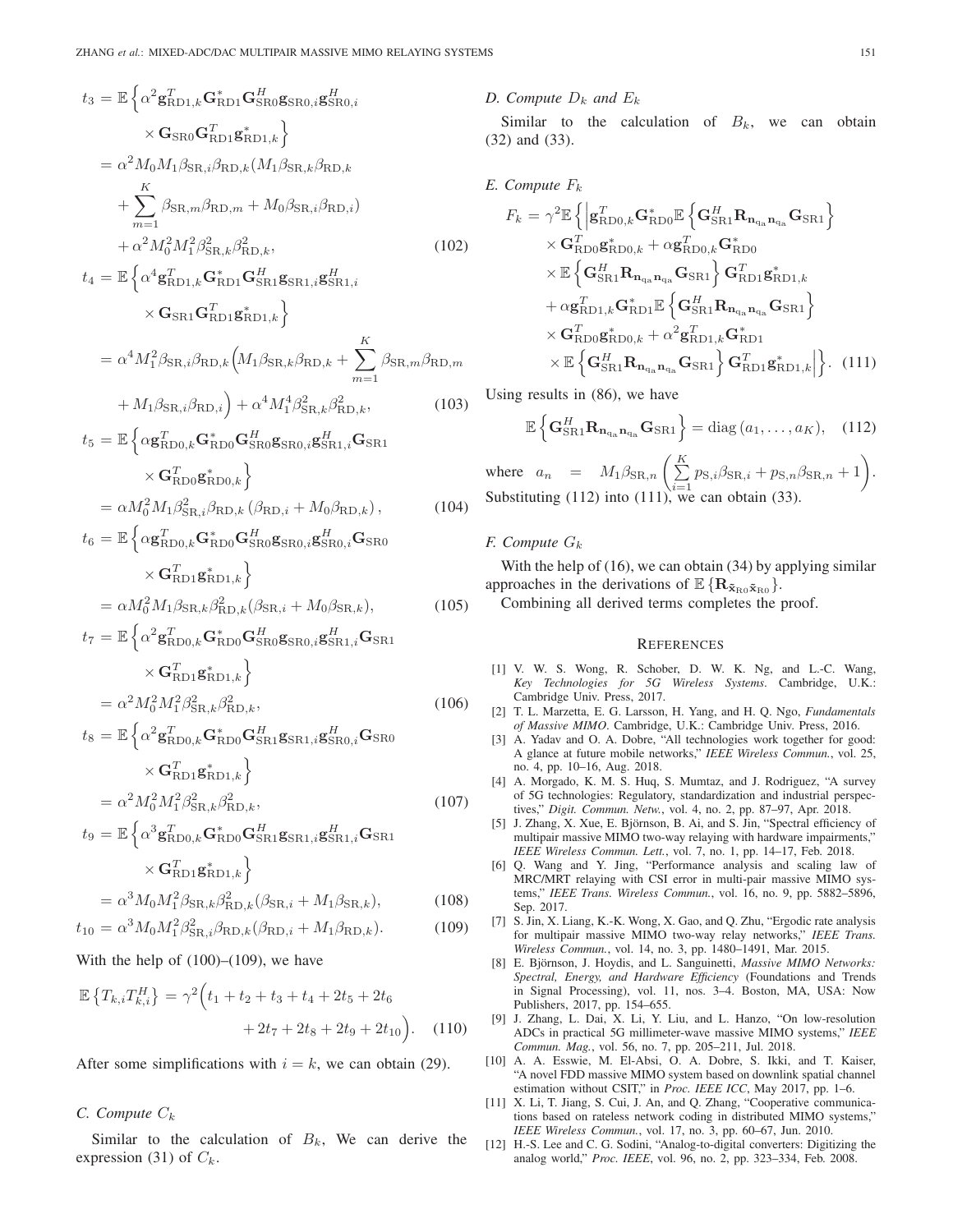- [13] J. Zhang, L. Dai, S. Sun, and Z. Wang, "On the spectral efficiency of massive MIMO systems with low-resolution ADCs," *IEEE Commun. Lett.*, vol. 20, no. 5, pp. 842–845, Feb. 2016.
- [14] L. Fan, S. Jin, C. K. Wen, and H. Zhang, "Uplink achievable rate for massive MIMO systems with low-resolution ADC," *IEEE Commun. Lett.*, vol. 19, no. 12, pp. 2186–2189, Oct. 2015.
- [15] J. Zhang, L. Dai, X. Zhang, E. Björnson, and Z. Wang, "Achievable rate of Rician large-scale MIMO channels with transceiver hardware impairments," *IEEE Trans. Veh. Technol.*, vol. 65, no. 10, pp. 8800–8806, Oct. 2016.
- [16] Y. Li, C. Tao, G. Seco-Granados, A. Mezghani, A. L. Swindlehurst, and L. Liu, "Channel estimation and performance analysis of one-bit massive MIMO systems," *IEEE Trans. Signal Process.*, vol. 65, no. 15, pp. 4075–4089, Aug. 2017.
- [17] N. Liang and W. Zhang, "Mixed-ADC massive MIMO," *IEEE J. Sel. Areas Commun.*, vol. 34, no. 4, pp. 983–997, Sep. 2016.
- [18] J. Yuan, S. Jin, C.-K. Wen, and K.-K. Wong, "The distributed MIMO scenario: Can ideal ADCs be replaced by low-resolution ADCs?" *IEEE Wireless Commun. Lett.*, vol. 6, no. 4, pp. 470–473, Aug. 2017.
- [19] N. Liang and W. Zhang, "Mixed-ADC massive MIMO uplink in frequency-selective channels," *IEEE Trans. Commun.*, vol. 64, no. 11, pp. 4652–4666, Nov. 2016.
- [20] W. Tan, S. Jin, C.-K. Wen, and Y. Jing, "Spectral efficiency of mixed-ADC receivers for massive MIMO systems," *IEEE Access.*, vol. 4, pp. 7841–7846, Sep. 2016.
- [21] J. Zhang, L. Dai, Z. He, S. Jin, and X. Li, "Performance analysis of mixed-ADC massive MIMO systems over Rician fading channels," *IEEE J. Sel. Areas Commun.*, vol. 35, no. 6, pp. 1327–1338, Jun. 2017.
- [22] T. C. Zhang, C. K. Wen, S. Jin, and T. Jiang, "Mixed-ADC massive MIMO detectors: Performance analysis and design optimization," *IEEE Trans. Wireless Commun.*, vol. 15, no. 11, pp. 7738–7752, Sep. 2016.
- [23] H. Pirzadeh and A. L. Swindlehurst, "Spectral efficiency of mixed-ADC massive MIMO," *IEEE Trans. Signal Process.*, vol. 66, no. 13, pp. 3599–3613, Jul. 2018.
- [24] J. Xu, W. Xu, and F. Gong, "On performance of quantized transceiver in multiuser massive MIMO downlinks," *IEEE Wireless Commun. Lett.*, vol. 6, no. 5, pp. 562–565, Oct. 2017.
- [25] C. Kong, A. Mezghani, C. Zhong, A. L. Swindlehurst, and Z. Zhang, "Multipair massive MIMO relaying systems with one-bit ADCs and DACs," *IEEE Trans. Signal Process.*, vol. 66, no. 11, pp. 2984–2997, Jun. 2018.
- [26] P. Dong, H. Zhang, W. Xu, and X. You, "Efficient low-resolution ADC relaying for multiuser massive MIMO system," *IEEE Trans. Veh. Technol.*, vol. 66, no. 12, pp. 11039–11056, Dec. 2017.
- [27] J. Liu, J. Xu, W. Xu, S. Jin, and X. Dong, "Multiuser massive MIMO relaying with mixed-ADC receiver," *IEEE Signal Process. Lett.*, vol. 24, no. 1, pp. 76–80, Jan. 2017.
- [28] C. Kong, C. Zhong, S. Jin, S. Yang, H. Lin, and Z. Zhang, "Full-duplex massive MIMO relaying systems with low-resolution ADCs," *IEEE Trans. Wireless Commun.*, vol. 16, no. 8, pp. 5033–5047, Aug. 2017.
- [29] X. Jia, M. Zhou, M. Xie, L. Yang, and H. Zhu, "Optimal design of secrecy massive MIMO amplify-and-forward relaying systems with double-resolution ADCs antenna array," *IEEE Access*, vol. 4, pp. 8757–8774, 2016.
- [30] O. Orhan, E. Erkip, and S. Rangan, "Low power analog-to-digital conversion in millimeter wave systems: Impact of resolution and bandwidth on performance," in *Proc. ITA Workshop*, Feb. 2015, pp. 191–198.
- [31] A. K. Fletcher, S. Rangan, V. K. Goyal, and K. Ramchandran, "Robust predictive quantization: Analysis and design via convex optimization," *IEEE J. Sel. Topics Signal Process.*, vol. 1, no. 4, pp. 618–632, Dec. 2007.
- [32] J. Max, "Quantizing for minimum distortion," *IRE Trans. Inf. Theory*, vol. 6, no. 1, pp. 7–12, Mar. 1960.
- [33] P. Liu, S. Jin, T. Jiang, Q. Zhang, and M. Matthaiou, "Pilot power allocation through user grouping in multi-cell massive MIMO systems," *IEEE Trans. Commun.*, vol. 65, no. 4, pp. 1561–1574, Apr. 2017.
- [34] H. Q. Ngo, L.-N. Tran, T. Q. Duong, M. Matthaiou, and E. G. Larsson, "On the total energy efficiency of cell-free massive MIMO," *IEEE Trans. Green Commun. Netw.*, vol. 2, no. 1, pp. 25–39, Mar. 2018.
- [35] S. Boyd and L. Vandenberghe, *Convex Optimization*. Cambridge, U.K.: Cambridge Univ. Press, 2004.
- [36] C. He, B. Sheng, P. Zhu, D. Wang, and X. You, "Energy efficiency comparison between distributed and co-located MIMO systems," *Int. J. Commun. Syst.*, vol. 27, no. 1, pp. 81–94, Mar. 2014.
- [37] S. Cui, A. J. Goldsmith, and A. Bahai, "Energy-constrained modulation optimization," *IEEE Trans. Wireless Commun.*, vol. 4, no. 5, pp. 2349–2360, Sep. 2005.

[38] E. Lauwers and G. Gielen, "Power estimation methods for analog circuits for architectural exploration of integrated systems," *IEEE Trans. Very Large Scale Integr. (VLSI) Syst.*, vol. 10, no. 2, pp. 155–162, Apr. 2002.



**Jiayi Zhang** (S'08–M'14) received the B.Sc. and Ph.D. degrees in communication engineering from Beijing Jiaotong University, China, in 2007 and 2014, respectively. From 2012 to 2013, he was a Visiting Ph.D. Student with the Wireless Group, The University of Southampton, U.K. From 2014 to 2015, he was a Humboldt Research Fellow with the Institute for Digital Communications, University of Erlangen-Nuremberg, Germany. From 2014 to 2016, he was a Post-Doctoral Research Associate with the Department of Electronic Engineering, Tsinghua

University, China. Since 2016, he has been a Professor with the School of Electronic and Information Engineering, Beijing Jiaotong University. His current research interests include massive multiple input multiple output, unmanned aerial vehicle systems, and performance analysis of generalized fading channels.

He was a recipient of the WCSP and IEEE APCC Best Paper Award in 2017. He serves as an Associate Editor for the IEEE COMMUNICATIONS LETTERS and the IEEE ACCESS.He was recognized as an Exemplary Reviewer for the IEEE COMMUNICATIONS LETTERS in 2015 and 2016, and the IEEE TRANSACTIONS ON COMMUNICATIONS in 2017.



**Linglong Dai** (M'11–SM'14) received the B.S. degree from Zhejiang University in 2003, the M.S. degree (Hons.) from the China Academy of Telecommunications Technology in 2006, and the Ph.D. degree (Hons.) from Tsinghua University, Beijing, China, in 2011. From 2011 to 2013, he was a Post-Doctoral Research Fellow with the Department of Electronic Engineering, Tsinghua University, where he was an Assistant Professor from 2013 to 2016 and has been an Associate Professor since 2016. He has co-authored the book *mmWave*

*Massive MIMO: A Paradigm for 5G* (Academic Press, Elsevier, 2016). He has authored over 60 IEEE journal papers and over 40 IEEE conference papers. He also holds 15 granted patents. His current research interests include 5G/6G key technologies and machine learning for wireless communications. He was a recipient of the Tsinghua University Outstanding Ph.D. Graduate Award in 2011, the Beijing Excellent Doctoral Dissertation Award in 2012, the China National Excellent Doctoral Dissertation Nomination Award in 2013, the URSI Young Scientist Award in 2014, the IEEE Transactions on Broadcasting Best Paper Award in 2015, the Second Prize of Science and Technology Award of China Institute of Communications in 2016, the Electronics Letters Best Paper Award in 2016, the IEEE Communications Letters Exemplary Editor Award in 2017, the National Natural Science Foundation of China for Outstanding Young Scholars in 2017, and the IEEE ComSoc Asia-Pacific Outstanding Young Researcher Award in 2017. He has received Conference Best Paper Award at the IEEE ICC 2013, the IEEE ICC 2014, the IEEE ICC 2017, the IEEE VTC 2017-Fall, and the IEEE ICC 2018. He currently serves as an Editor for the IEEE TRANSACTIONS ON COMMUNICATIONS, the IEEE TRANSACTIONS ON VEHICULAR TECH-NOLOGY, and the IEEE COMMUNICATIONS LETTERS. Particularly, he is dedicated to reproducible research and has made a large amount of simulation codes publicly available (http://oa.ee.tsinghua.edu.cn/dailinglong).



**Ziyan He** received the B.S. degree in electronic engineering from Tsinghua University in 2018. He is currently pursuing the Ph.D. degree with the Information Transmission and Processing Laboratory, School of Electrical and Computer Engineering, Georgia Institute of Technology, Atlanta, GA, USA. His research interests include massive multiple-input multiple-output systems and machine learning for signal processing in communications.